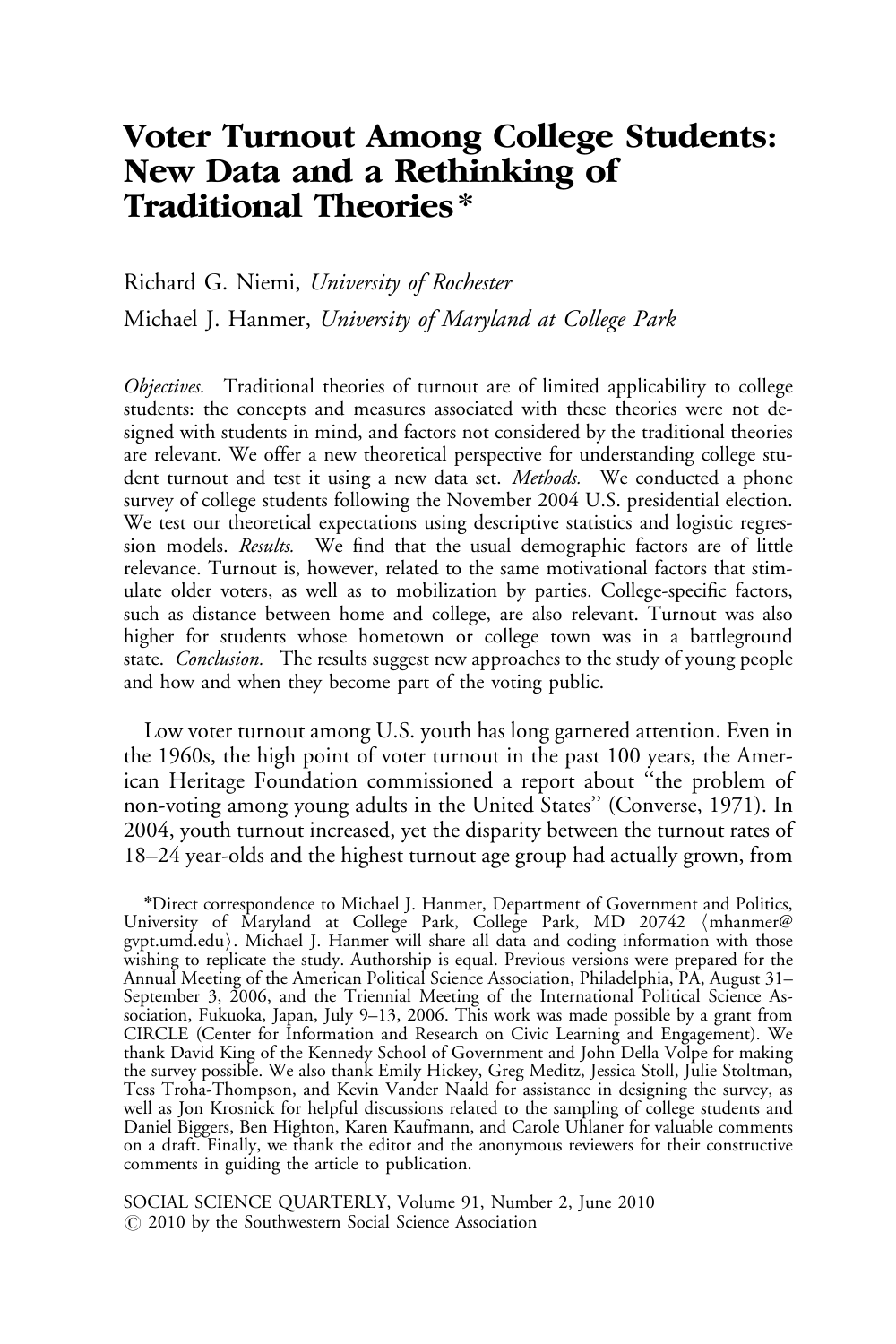21 percentage points in 1972 (the year the 26th Amendment took effect) to 27 points (U.S. Census Bureau, 2006), prompting Wattenberg (2007) to ask, Is Voting for Young People?

Despite this longstanding concern over youth turnout—along with obvious reasons to think that students differ from other young adults—there is almost no theoretical or empirical work specifically devoted to college students. We know that many students will vote later in life, but the lack of knowledge about their turnout behavior while in college, still forming their political selves, is something of a ''missing link'' (Hillygus, 2005). We do know that college students are in an unusual situation. Many, often for the first time in their lives, are moving away from their home life and hometown. They often find themselves in a situation unlike any they will face in later years—living in close quarters with a set of same-age individuals who have the same ''occupation'' (student) though often with very different career interests. Many are also in the unique situation of having a choice about where to vote—in their hometown or in their college town.

The unique characteristics of the college student population raise questions about whether traditional theories about education, race, employment, mobility, and other demographic characteristics apply to college students. Likewise, is political party mobilization relevant, or are students ignored by the parties? What about college-specific factors—the possibility, already noted, of strategic registration, but also the distance between their college towns and hometowns, and their differing interests (majors)? There is also the possibility that registrars in college towns make voter registration difficult for students (Niemi, Hanmer, and Jackson, 2009).

In sum, college students are in the process of forming their identities and are doing so in a unique social and political environment. Given the increasing interest in the political and civic behavior of young people generally (e.g., Zukin et al., 2006; Dalton, 2007), the importance of one's first vote (Plutzer, 2002), along with the interest of youth organizations, candidates, civic educators, and others in increasing youth turnout (e.g., Civic Mission of the Schools, 2003), it is important to understand what it is that propels some students to vote while others do not.

We first lay out a theoretical framework for understanding turnout among the student population. We test this framework with a November 2004 nationwide postelection survey of students at four-year colleges and universities. We find that variations in turnout levels are not associated with traditional demographic measures (even on those where there is heterogeneity), but can be attributed to the same motivational factors that stimulate older voters to go to the polls. Mobilization by political parties played a surprisingly important role as well. In addition, college-specific factors, such as the distance between students' college towns and hometowns, were also relevant. Potential problems with registering and voting were not a factor. Intriguingly, when the opportunity presented itself, students took advantage of the strategic opportunity to register and vote in battleground states.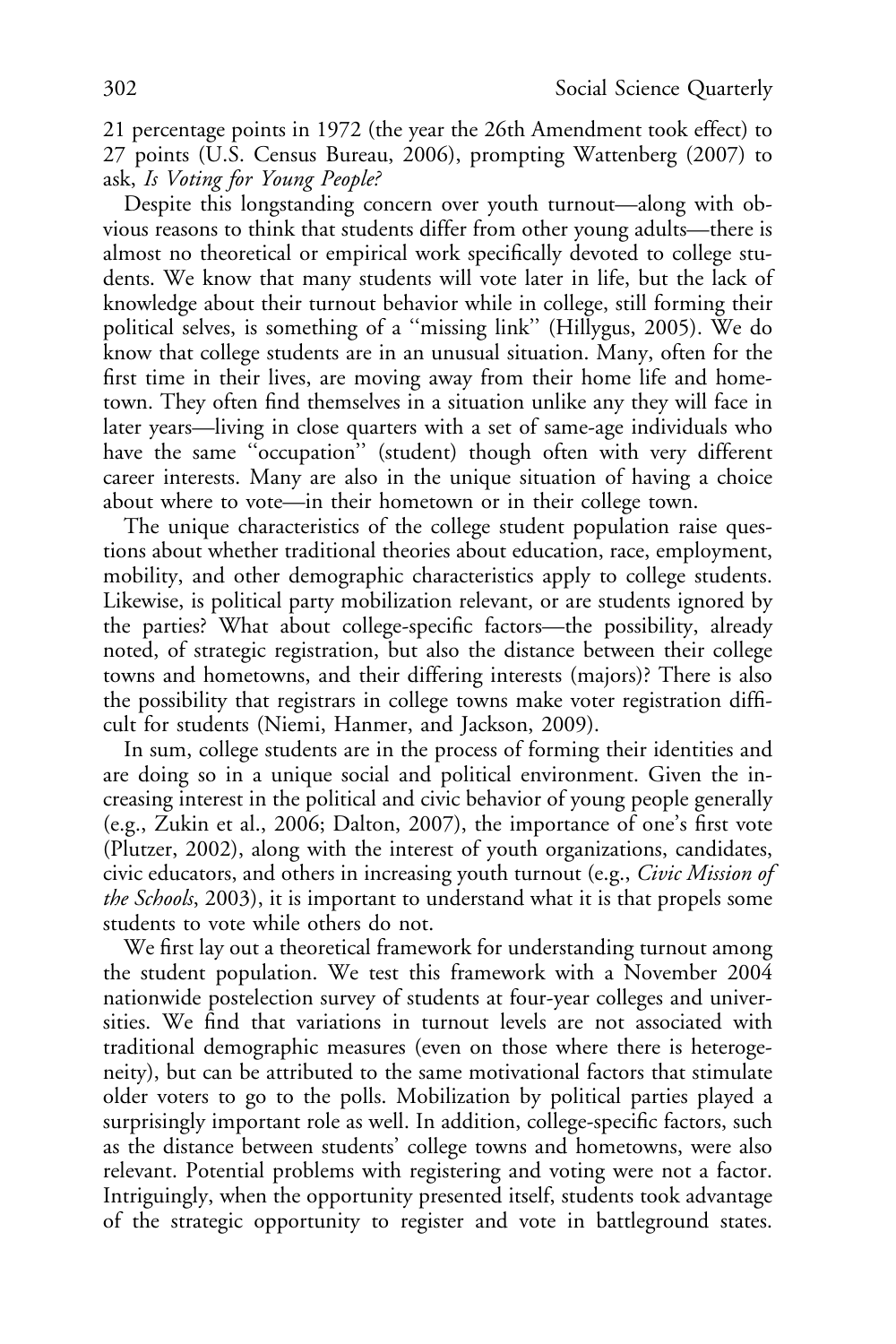Overall, we demonstrate the limited role of traditional theories in explaining what motivates college students to vote and highlight the role of new factors and the theories that underlie them.

## Theoretical Background

#### Demographic Characteristics

Traditional theories about voter turnout do not always fit well with the unique characteristics of college students. In part, of course, this is because students exhibit little variation in age and education. The problem is not simply one of restricted variance, however. The fact that college students are young and have not yet finished their education means that they have not yet experienced whatever changes in knowledge, norms, and expectations aging and higher education bestow. They are not yet ''highly educated,'' having only acquired little in terms of the benefits associated with these characteristics, such as placement in social networks, experience with bureaucratic procedures, and so on.<sup>1</sup>

Added to conceptual differences between college students and older voters is that the usual demographic variables, as typically measured, are problematic when it comes to students. Take education itself. A standard education question reads: ''What is the highest grade of school or year of college you have completed?'' College students, if they interpret the question literally, should answer 12th grade or one, two, or three years of college; if the usual three- to five-point education scale is then created, freshmen would be classified as ''high school graduates'' and sophomores, juniors, and seniors would be considered as having "some college."<sup>2</sup> Yet many of these students will complete college and even earn advanced degrees (as also noted by Achen, 2006). Is it sensible to classify them by the level they have attained so far?

Mobility and home ownership are other variables for which the standard query and even the underlying concept may not have the same meaning for college students. In recent NES interviews, the questions are: ''How long have you lived in this (house/condo/apartment)?" "(Do you/Does your family) own your home, pay rent, or what?'' If the respondent is a college student living away from home, he or she probably has lived at that location for a relatively brief time and pays rent. Yet those might not be meaningful responses for students who, for voting purposes, regard themselves as still living with their parents, sometimes in a house where they lived all their life

<sup>&</sup>lt;sup>1</sup>Tenn (2007), however, has shown that for young people, an additional year of education does not influence turnout, so the effects may be traceable to what happens to students after they graduate.

 ${}^{2}$ This wording is from the National Election Studies (NES). In the Current Population Survey (CPS), the question refers to ''level of school'' completed.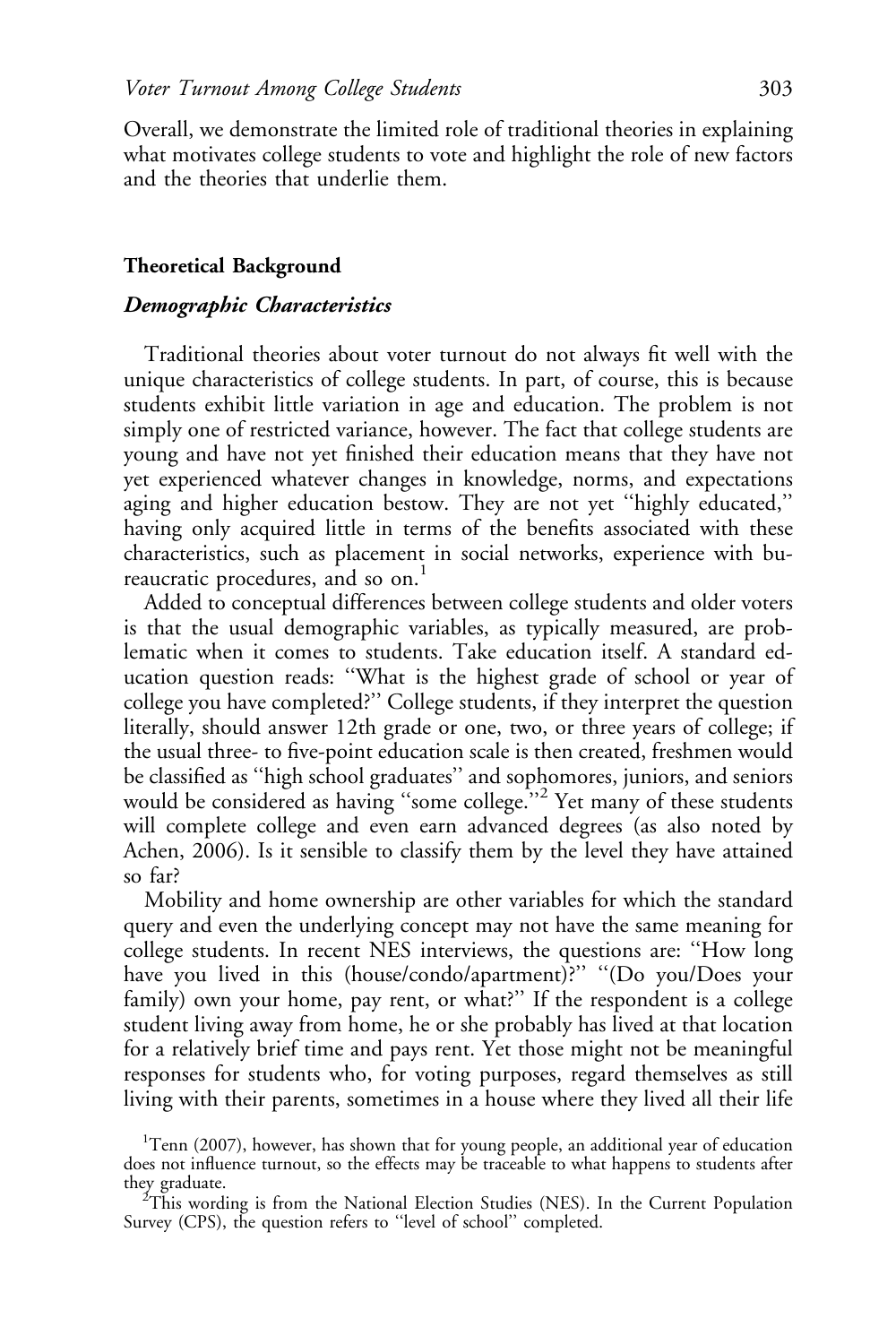prior to college. Similarly, how should one classify college students who live year-round in the home their parents own?

With the age of college students almost invariant and the meaning and measurement of their education and mobility questionable, several key variables used in models of voter turnout may well not account for varying rates of turnout among college students. Though there is considerable variation among students in hours worked, most student jobs do not mirror the careers they will ultimately obtain, so labor force participation may also be of limited explanatory power. Additionally, family income may not mean the same thing to those still dependent on their parents (as most college students are).

Based on these considerations, our first hypothesis is as follows.

 $H_1$ : Traditional, demographic-based theories about voter turnout are of limited value in accounting for varying rates of turnout among college students. $^3$ 

# Motivation and Mobilization

A second set of individual-level factors, those related to motivation and mobilization, are more likely to apply to college students in the same way they apply to other adults. General interest in politics, attachment to political parties, interest in the presidential election itself, and being mobilized are probably significant factors driving students to vote just as for other adults. Even here, however, there is some uncertainty. ''Being part of a college community,'' Wolfinger and Rosentone (1980:57) argued in their 1980 study, ''provides relatively free access to information about politics. Through living groups, extracurricular activities, and classes, students are less socially isolated than non-students . . . [and] political information [is] freer.'' On the other hand, students who are away at school could be isolated both from their hometowns and from their college communities (Franklin, 2006). Working, as more students do these days, could also make them more isolated. Although social interaction and information may or may not be relatively abundant, feelings about parties and politics are likely to vary substantially across students and therefore be a factor associated with variations in student turnout rates. Likewise, party mobilization, though possibly infrequent on college campuses, should also work in the expected way (Nickerson, 2006). Thus, while there is some uncertainty about the amount

<sup>&</sup>lt;sup>3</sup>Highton and Wolfinger (2001) find that mobility, home ownership, labor force participation, education, and age all increase turnout among young (18–24 year-old) voters, but their analysis does not addresses college students specifically. Moreover, the questions noted in the text apply to their analysis. It is unclear, for example, how students are (or should be) coded on the education variable; mobility appears to reflect student wanderings regardless of whether they vote at their parents' address; labor force participation does not distinguish between part-time and full-time work.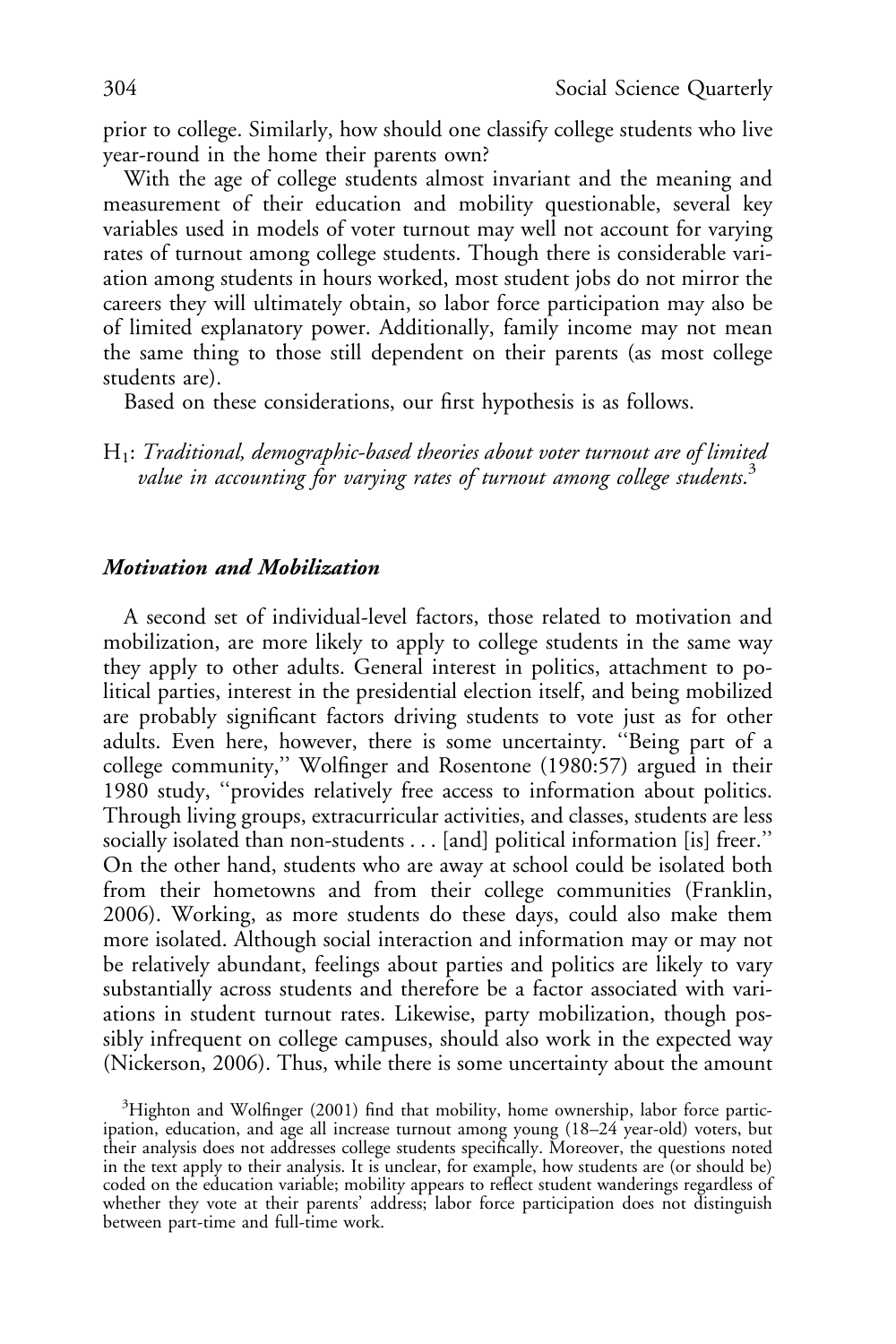and cost of information and activity on campus, with respect to understanding variation in turnout among students, we propose the following hypothesis.

H2: Psychological factors—such as general interest in politics, attachment to political parties, and interest in the presidential election—along with political party mobilization are significant in explaining variation in turnout among college students.

# College-Specific Factors

The Calculus of Voting Model with Strategic Considerations. Structural features are a third set of factors used to explain turnout in the United States. These factors relate directly to the calculus of voting model (Downs, 1957; Riker and Ordeshook, 1968) and, importantly, reveal distinctive features for college students. In its simplest form, the calculus of voting model predicts voting when the benefits exceed the costs. Consider now that college students often have a choice as to where they can register and vote and thus face two sets of calculations, one for their home community and one for their college community.

Costs can be quite different in the two locations. In addition to the closing date for registration, states vary considerably as to the friendliness they show toward students who wish to vote in their college towns (O'Loughlin and Unangst, 2006). State-sponsored websites, for example, indicate that students are sometimes welcomed and sometimes discouraged from voting in their college location (Niemi, Hanmer, and Jackson, 2009). It was even claimed, by party officials in one state, that poll watchers were strategically placed at polling stations in precincts with high percentages of college students and charged with the task of challenging their eligibility (Hanmer, 2009). Beyond that, local registrars are known to vary in the way they interpret the laws (Niemi, Hanmer, and Jackson, 2009). All this is in sharp contrast to Wolfinger and Rosenstone's (1980:57) comment that ''it is generally easier for students [than nonstudents] to register and vote.''

Thus, students in some states and localities may be advantaged or disadvantaged, and certain kinds of students (e.g., those living at home) may find it easier than others to register and go to the polls. Although we believe the difficulties students faced in 2004 were exaggerated by repetition of a few cases, the effects of state laws along with informal norms might have contributed to certain kinds of students voting more than others.

In addition to variable costs, the benefits of voting can also vary significantly across locations, thus creating an opportunity for students to act strategically. A student from New York, where the Democratic presidential candidate is sure to win, who goes to college in Ohio, where the outcome is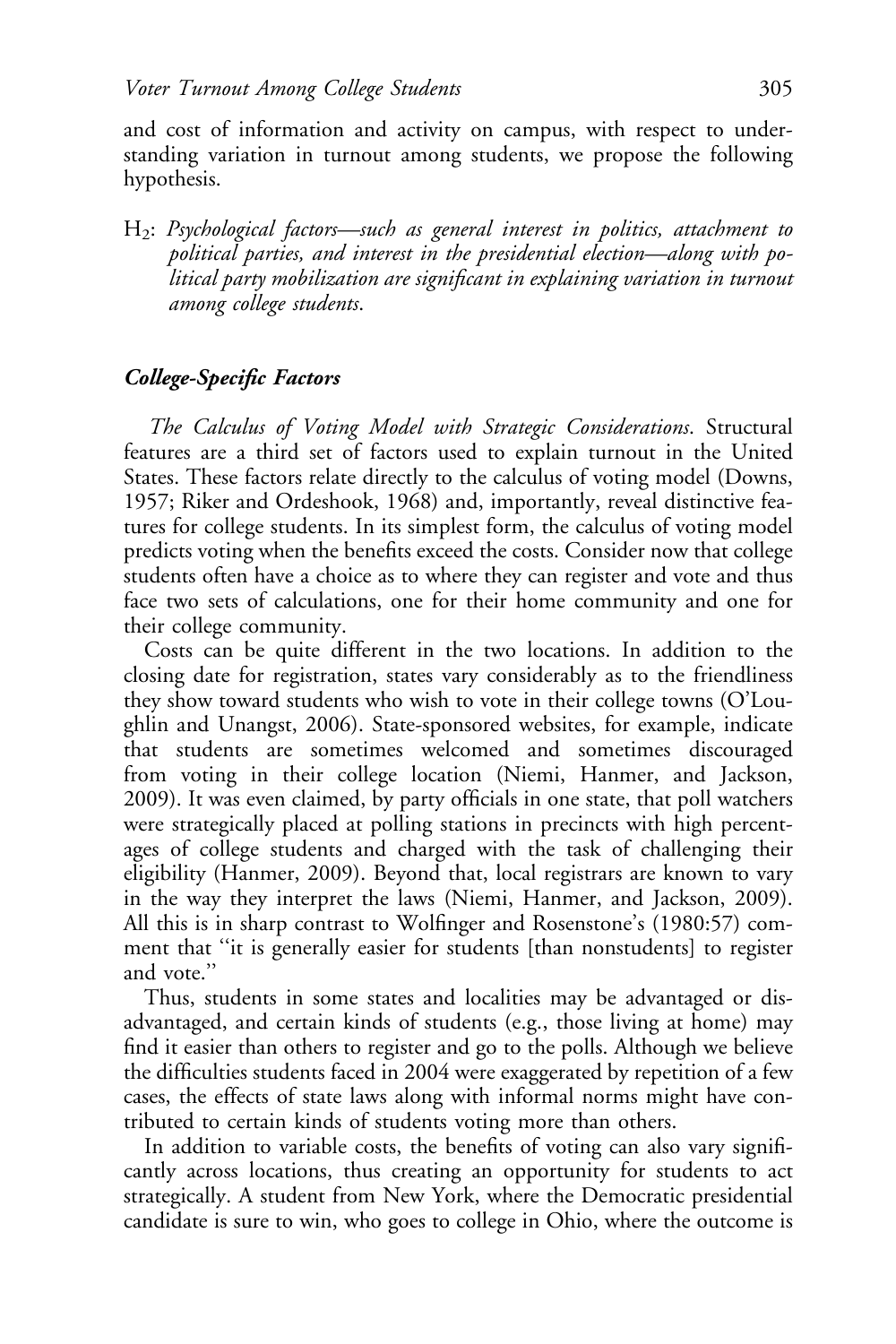less certain, might find that the benefits do not outweigh the costs in New York, but they do in Ohio—and consequently register and vote in Ohio. This logic is easily extended to decisions based on involvement with the issues and candidates in one's college community versus one's home community.

Similarly, if the home-state and college-state benefits are equal, students have a choice to register where costs are lower. For example, an unregistered student from Arizona who goes to college in Wisconsin does not face a closed door, as she can register and vote on Election Day in Wisconsin. Whether the decision is driven by the costs, benefits, or some combination, the added choice afforded to college students living outside their home jurisdiction is likely to boost college student voting beyond what it would otherwise be and result in students registering and voting strategically with respect to competitiveness of the presidential vote in the state.

Other College-Specific Factors. In addition to the distinctiveness of college students that is revealed when considering the calculus of voting model, several other college-specific factors are relevant. First, while the standard mobility question is not likely to work for college students, transferring between colleges is a specific type of mobility that involves the kind of change in one's social and political context that is likely to influence turnout.<sup>4</sup> The distance between one's college town and hometown is another factor that might influence turnout. As the distance increases, it becomes more difficult for those who want to vote at home to do so, as they either have to travel a longer distance or take the steps necessary to vote absentee.<sup>5</sup> Another college-specific factor worthy of consideration is the college major. Although the literature provides little guidance as to what to expect (see somewhat contradictory results in Sax, 2000; Astin, 1993; Feldman and Newcomb, 1969:156–67; Knox, Lindsay, and Kolb, 1993:108), work by Hillygus (2005) finds relationships between college coursework and turnout after college, suggesting that majoring in science, math, or engineering decreases the probability of voting.<sup>6</sup>

 $\rm ^4$ Mobility is a large component of this measure; however, students who transfer might be less likely to vote due to family concerns, as well as financial, academic, or psychological difficulties. Although we cannot be sure of the exact weight to apply to each mechanism, they all lead to the same directional prediction.

<sup>5</sup>The cost of obtaining an absentee ballot should not be influenced much by distance (perhaps a bit due to mail delivery times), but distance may capture variation in the ability of students to make a choice about returning home to vote or requesting an absentee ballot. Since being away at college is a valid reason for obtaining an absentee ballot, measures of state laws relating to unrestricted absentee voting are not theoretically relevant.

<sup>6</sup>If true, the explanation probably lies in levels of interest in politics and other social phenomena relative to interest in the natural world.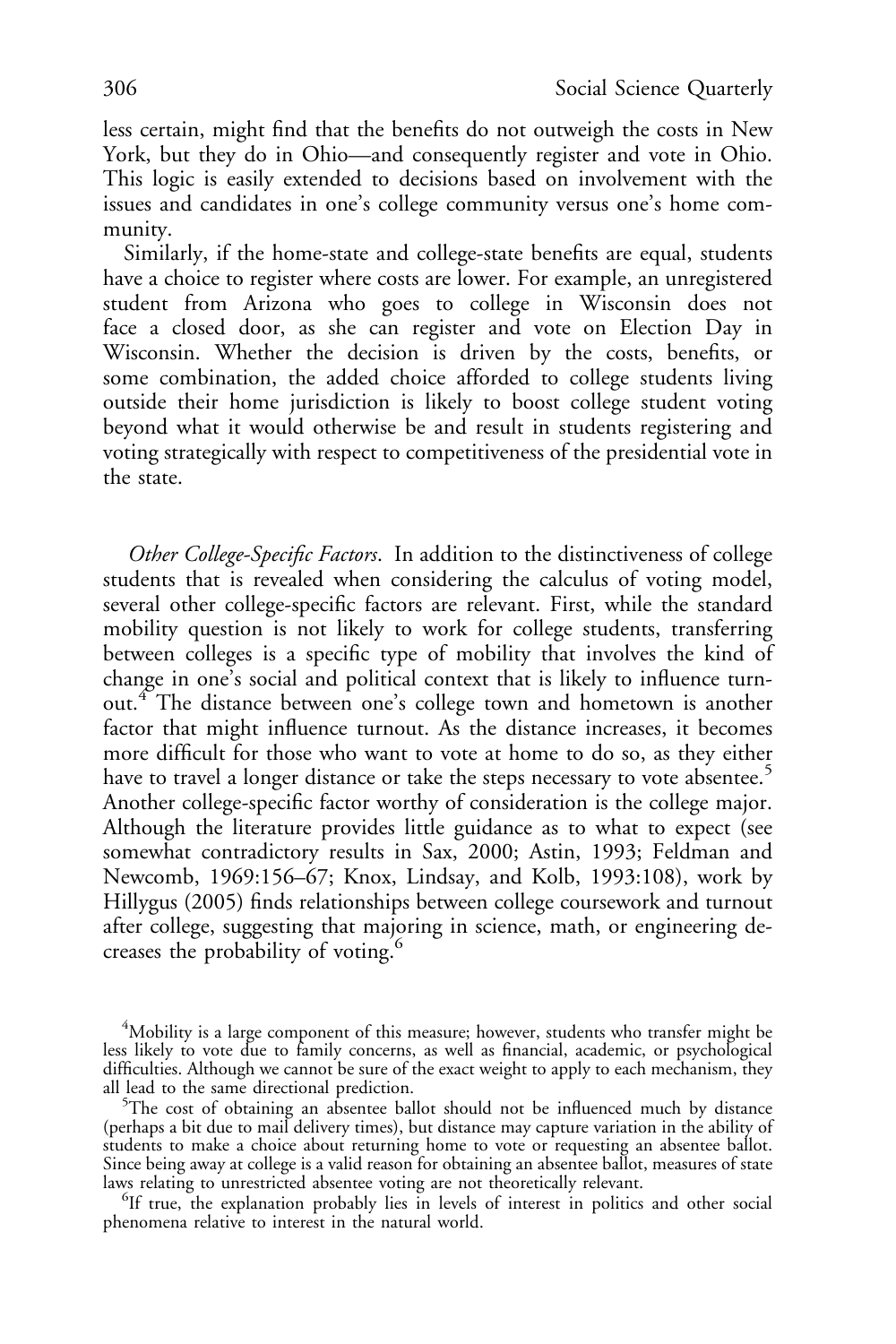Based on the above discussion, we hypothesize the following.

- $H_3$ : College-specific factors influence turnout in the following ways:
	- a Students who live in a state (home or college) with later closing dates for registration are more likely to vote.
	- b Students whose hometown or college town is in a presidential battleground state are more likely to vote.
	- c Students who transfer between colleges are less likely to vote.
	- d Students living closer to their hometown are more likely to vote.
	- e Students who major in science, mathematics, and engineering are less likely to vote.

#### Data: The College Student Survey

Studying college students is complicated by the fact that students are a small proportion of the adult population; adult cross-section samples generally include too few for detailed analysis. The mammoth CPS is an exception, but it does not include questions about attitudes, nor does it allow one to separate students living at home from those living at school. In addition, we noted above that the usual demographic characteristics entered into turnout models do not apply well to college students, further limiting the utility of this widely used data source. Specialized studies of youth variously include too few college students; fail to include students who live at home, on campus, and off campus but not with their parents; fail to ask about voting; or ask about voting but do so months or years after the election, when reports are likely to suffer from lapses in memory (on the last point, see Weir, 1975).

College students are an especially elusive population to locate and interview. They live in a variety of settings, including dormitories, fraternity and sorority houses, apartment buildings owned by colleges and universities, private rooms and apartments, and at home with their parents. Their worka-day schedules are erratic, and they are often away from their abode during the time when most survey calls are made. Many live in multiperson housing in which cohabitants are less likely than in single-family dwellings to know each others' schedules. They are mostly young, which today means that a relatively large number operate exclusively with cell phones, further complicating the situation.<sup>7</sup> As a consequence, tracking down college students for telephone interviews is very difficult.<sup>8</sup> The procedures used in this article

 $7$ At the time of the study, it was considered inappropriate to call cell phones because some people need to pay for inbound calls. However, one typically does not know in advance which calls are to cell phones.

<sup>&</sup>lt;sup>8</sup>We rejected the alternative of an Internet survey as not yet sufficiently studied. "Webenabled'' samples do not reach a sufficiently large number of college students.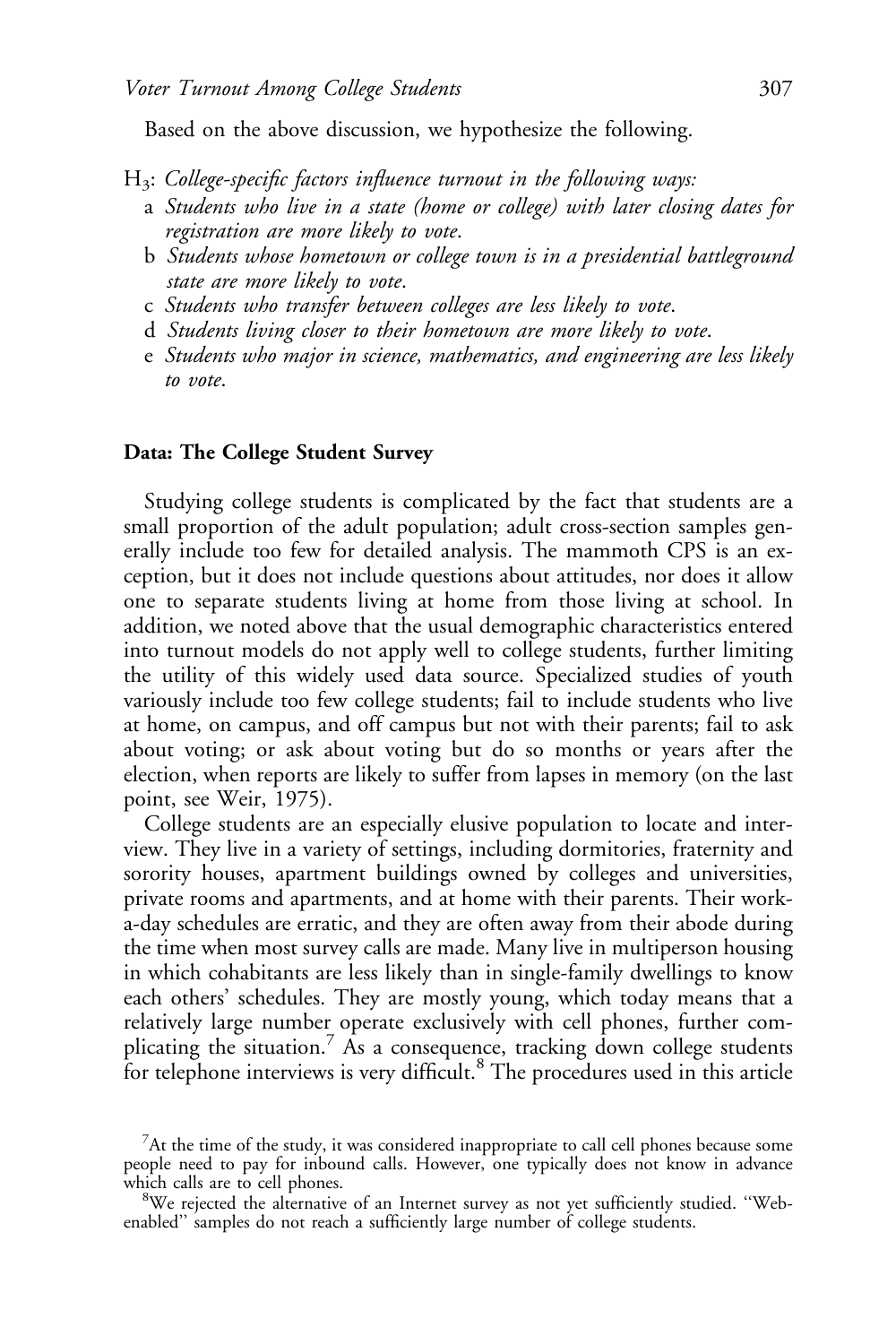overcome these problems as much as possible short of an extremely costly effort. The result was a sample that incorporates a widely varying set of students that is reasonably representative of the population on a number of important characteristics (see below), though it falls short of a fully representative sample.

The target population was all U.S. citizens aged 18–24 who were full-time students at U.S. four-year, not-for-profit colleges and universities. As a complete sampling frame for this population does not exist, we began by purchasing a large, random sample of phone numbers from Survey Sampling, Inc., which drew on a proprietary source that compiles published college directories. The survey was conducted November 9–19, 2004. Cases were selected and interviews completed in 285 colleges and universities nationwide.<sup>9</sup> Screening questions were used to ensure that respondents met our selection criteria. We included only undergraduates at four-year schools who were U.S. citizens; we also excluded students older than 24, as the forces at work in older students' lives may differ from those at work among traditional students. Interviews lasted 10–15 minutes. Twelve-hundred students were interviewed. The response rate—calculated as the number of completed interviews among those contacted who were not excluded on the basis of year in school, age, citizenship, or quota controls, and for whom there was not a language barrier—was 24 percent.<sup>10</sup> Further details are provided below.

The sample diverges somewhat from the targeted population, especially with respect to students' residences. Briefly, we have more than the proportionate number of on-campus students and fewer in each of the other two categories.<sup>11</sup> With respect to other characteristics, the sample is more like the population.<sup>12</sup> As a result of the observed discrepancies, we checked

<sup>9</sup>We have no reason to believe that the factors that influence turnout differ based on whether the school publishes its directory or not.<br><sup>10</sup>In general surveys of college students, response rates of 20–40 percent are not unusual.

Dey (1997) notes that response rates for a nationwide mail followup to the well-known Cooperative Institutional Research Program freshman survey dropped to the low 20 percent range by the 1990s. Porter and Whitcomb (2005) report that response rates for four web surveys at a ''selective liberal arts college'' were 38–44 percent. A report on four web-based surveys of students at the University of Minnesota (*Minnesota Daily*, 2006) notes response

rates of between 23 and 29 percent.<br><sup>11</sup>Given ambiguity expressed by the vendor about the information contained in the various files (possibly resulting in considerable inefficiencies in reaching students), we oversampled school-based housing. We also wanted to ensure an adequate sample of these students, as they are often left out of other samples. A comparison of the sample to the population is available

upon request.<br><sup>12</sup>Oversampling of public institutions and regional disparities probably stems from varying propensities to publish student directories. The greater proportion of young students is a result of our decision to sample heavily from school-based phone numbers, as younger students are more likely to live on campus. The results we report below do not appear to be a function of a sample biased by the inclusion of too many students from well-to-do families; there is a good deal of variation in the sample in terms of type of college as well as family income.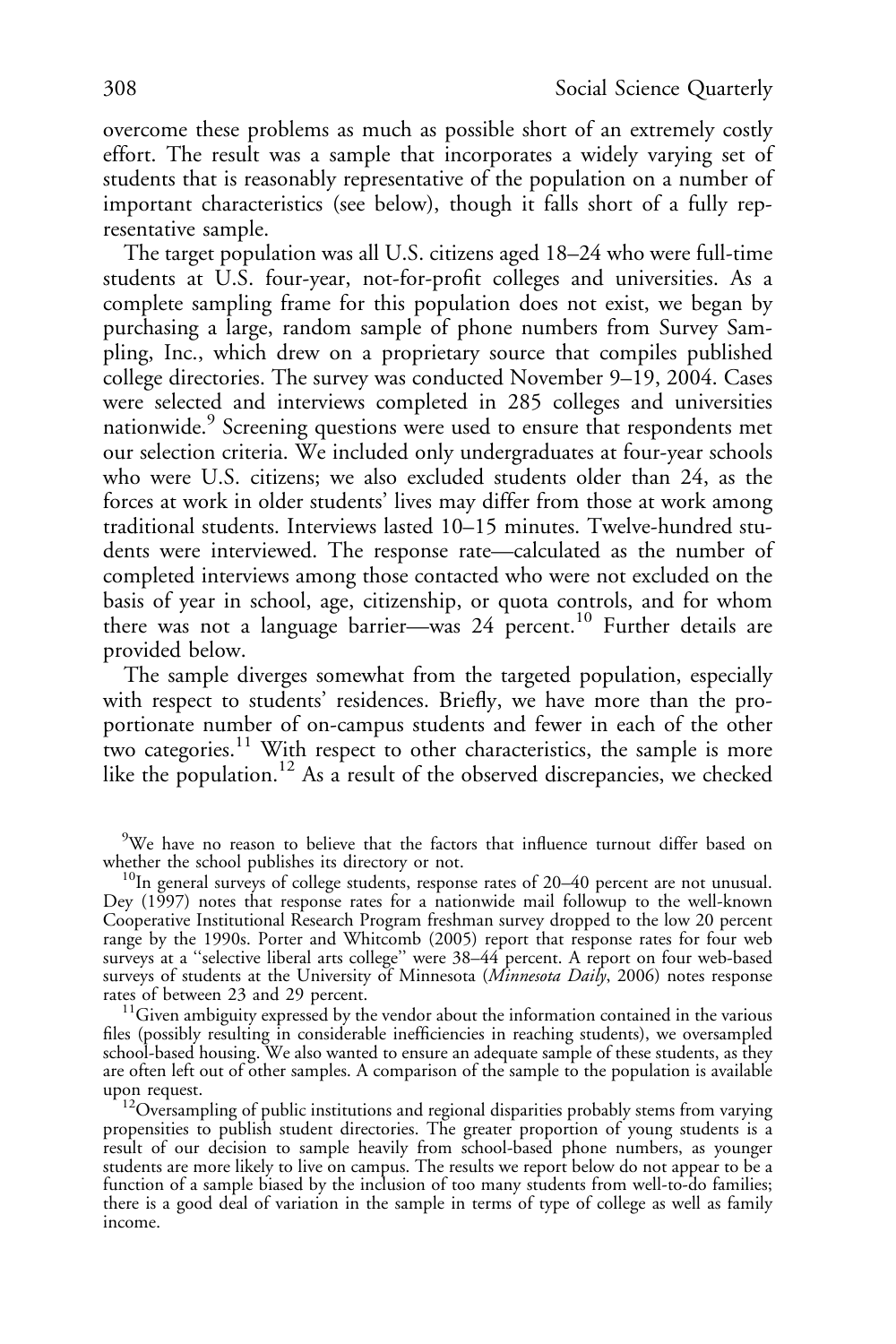all the analyses using weighted data (reflecting information on student residence). In practice, the weights made little difference; we present the unweighted data here.

#### Results

We turn now to a test of our hypotheses regarding the effects of demographics, motivation and mobilization, and college-specific factors on the turnout of college students. Our dependent variable indicates whether or not the student voted, based on his or her self-report.<sup>13</sup> While we tend to focus first on the descriptive results, based on the nature of our theoretical expectations, we sometimes discuss the variables of interest in the context of multiple regression. After discussing each set of hypotheses individually, we combine them more concretely through the multiple regression framework.

# Demographic Characteristics: Not the Usual Stuff

Though we have argued that most demographics are of questionable meaning and value in modeling turnout of college youth, it is useful to confirm this observation by looking briefly at the relationship between ''the usual suspects'' and reported turnout. As predicted, when standard demographics are examined, a number of nonresults emerge. Though some small effects are found in bivariate analyses, once other variables are controlled for, age, employment, residential stability/mobility measured as years in the home community, parents' household income, and race do not have an effect on turnout (results available upon request). Gender, which clearly has substantial variation in the college student population, is the only traditional variable to survive in a multivariate analysis; overall, women voted at a rate almost 10 percentage points above that for men (81 percent vs. 72 percent).<sup>14</sup> As will be discussed below, measures of mobility also survive, but only when the measures take into account the unique characteristics of college students. Overall, the evidence supports Hypothesis 1.

 $13$ Overall turnout in our sample is high—77 percent according to students' self-reports. While surely an overestimate of real turnout, we used answer choices similar to those shown to reduce overreporting (Belli et al., 1999; Duff et al., 2007), and the figure does not appear to be inflated more than overestimates in the National Election Studies and similar surveys (Wolfinger and Rosenstone, 1980:116; Duff et al., 2007). Exact estimates are not available. According to the CPS's less-inflated number, turnout among college students was just over 59 percent (Lopez and Elrod, 2005:5); the 59 percent figure includes both two- and four-year institutions, which the CPS does not distinguish. Also, in 2004 there was an unusual level of interest in the presidential election, yet this level of turnout, as measured in the CPS, was only

<sup>14</sup>Among 18–24 year-olds in the 2004 CPS, 6 percent more women than men reported voting. From 1984–2000, the difference varied between 1 percent and 6 percent, always in favor of women. See Lopez and Elrod (2005:5).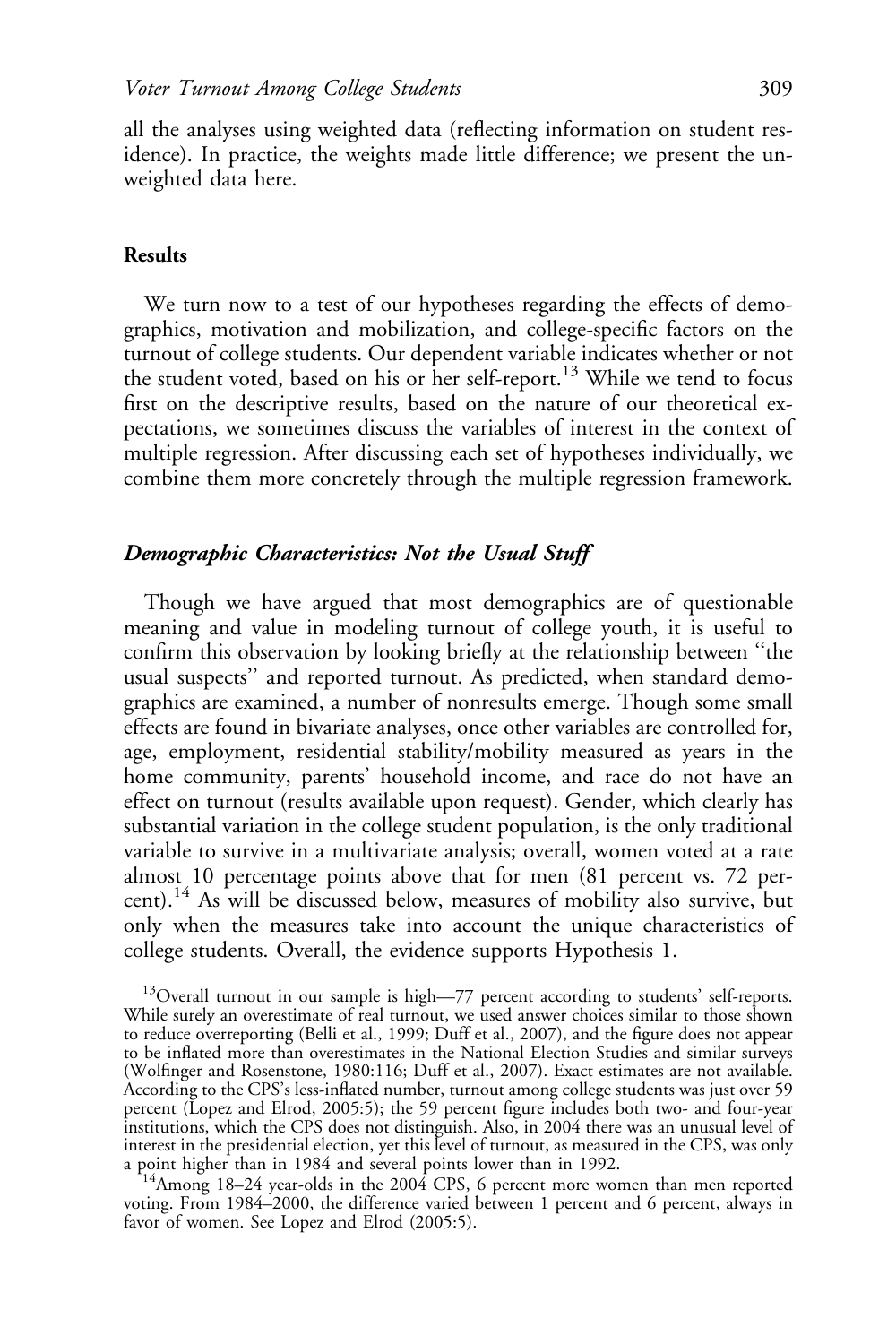What these results say about young people in general remains an open question. Among nonstudents, part-time students, and students in two-year colleges, the greater variation in demographic factors, and thus in the skills and resources these factors impart, should be important for comparisons across these groups. It is clear, however, that among full-time students in four-year colleges and universities, the usual analysis is not very enlightening. This is not to deny the fact that demographics predict why 18–24 yearolds, including college students, turn out at lower rates than older voters.

#### Motivation and Mobilization: Traditional Factors at Work

In contrast to demographic variables, attitudes about politics and parties were important explanations of student turnout in 2004. The frequency of political discussions, for example, is strongly correlated with turnout (Table 1, top panel). The same is true of a measure that asked specifically about interest in the 2004 presidential race; while 82 percent of those who followed the campaign at least somewhat closely reported voting, only 45 percent of those who did not follow the campaign closely, or at all, reported turning out. As with other psychological measures, partisan strength was strongly related to turnout: 89 percent of strong partisans claimed to have voted, 75 percent of weak partisans, 69 percent of leaners, and only 55 percent of the relatively small group who said they were independent or apolitical. As with their elders, then, psychological variables are a major factor in explaining why some students go to the polls and others do not.

# TABLE 1

Turnout of College Students by Frequency of Political Discussions and by Political Party Mobilization

| Characteristic                                       | Percentage Voting (N) |
|------------------------------------------------------|-----------------------|
| Discuss politics and current events outside of class |                       |
| Almost every day                                     | 87.7 (399)            |
| Once a week                                          | 76.3 (469)            |
| A few times a month                                  | 66.3 (252)            |
| A few times a year or less                           | 66.3 (80)             |
| Total                                                | 77.3 (1,200)          |
| Mobilization by political parties                    |                       |
| In person and by mail/email                          | 92.1(625)             |
| In person or by mail/email                           | 83.7 (386)            |
| <b>Neither</b>                                       | 69.1 (177)            |
| Total                                                | 77.3 (1,188)          |

NOTE: "A few times/month" includes "once a month." "A few times/year or less" includes four cases of ''don't know.''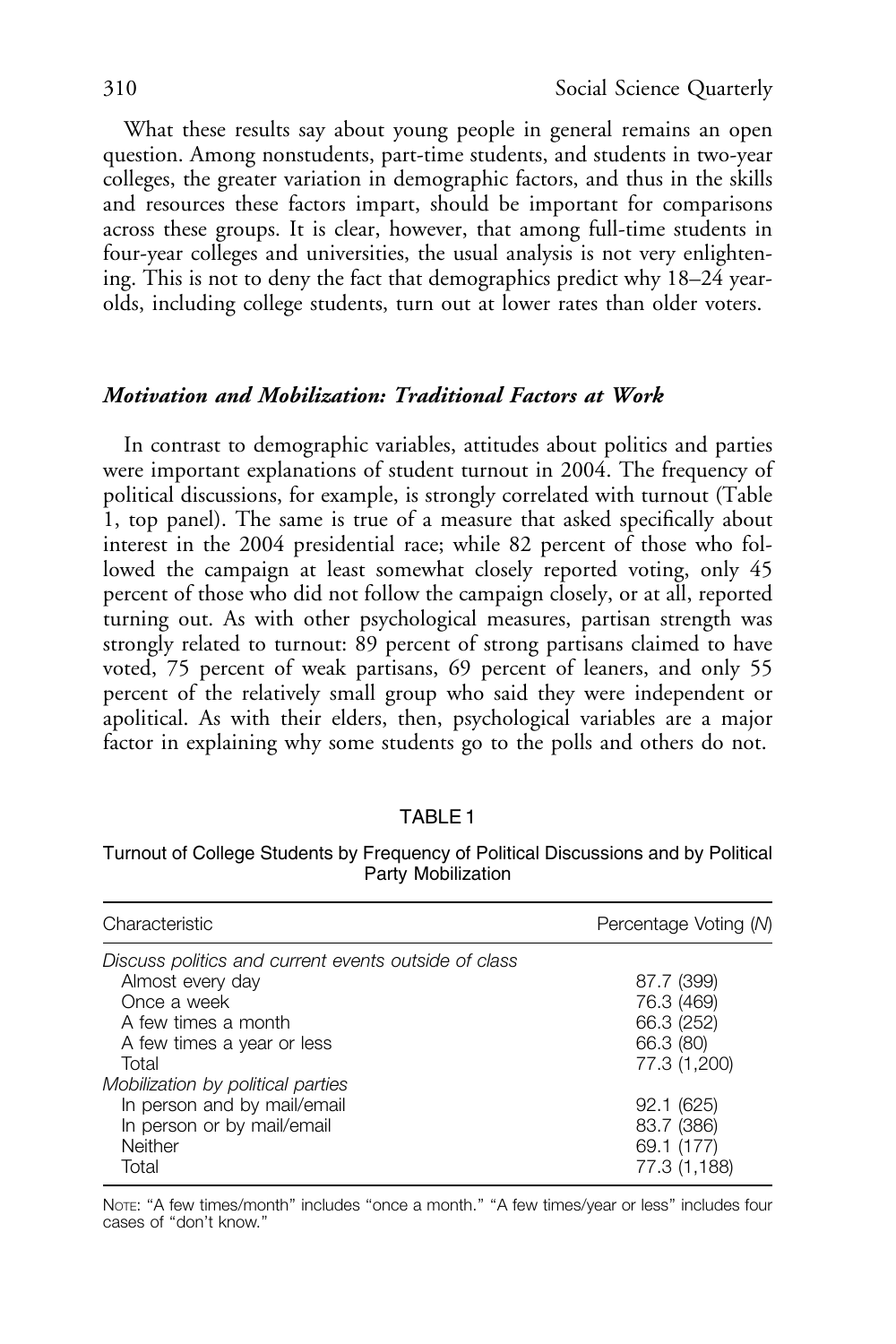Mobilization by the political parties in the form of get-out-the-vote campaigns is a longstanding concern in political science. However, the extent to which mobilization occurs on college campuses has never been studied. Theoretically, campuses provide an excellent way to reach large groups of people efficiently. On the other hand, if the parties think that young people are not likely to vote and that it is uncertain where students will vote if they do cast a ballot, they may conclude that such efforts would be wasted. Rosenstone and Hansen (1993:162–69), in one of the few pertinent comments on this point, note that the parties carefully target their contacting; among other things, this means they contact older people at substantially higher rates than young people. On the other hand, in the past few elections, candidates and parties have become adept at contacting and otherwise engaging young people through online methods (e.g., Polantz, 2008).

According to the students' reports, the political parties in fact reached large numbers of them in  $2004$ .<sup>15</sup> We asked students two questions regarding party mobilization. The first, drawn from standard NES questions, asked respondents whether anyone from any of the political parties ''call[ed] you . . . or [came] around and talked to you individually about the campaign this year.'' The second question asked whether any of the parties ''[sent] you mail or e-mail about the campaign this year.'' A quarter responded positively to the first question; more than a third said yes to the second question. Altogether, nearly half said they had been contacted in one or another of these ways.<sup>16</sup> Both parties were active. About a third of the students who were contacted recalled being reached by both parties, though the Democrats had a 60–40 edge overall.

Contact by the political parties is strongly associated with higher rates of turnout. Those who recalled being contacted voted at a higher rate than those who did not recall being reached; if they recalled both an in-person and mail or email contact, they went to the polls in especially high numbers (Table 1, bottom panel). $^{17}$ 

Hypothesis 2 is therefore supported at the bivariate level. As we shall see below, these factors maintain their strength in a multivariate analysis.

<sup>&</sup>lt;sup>15</sup>NES data show the parties contacted more of the overall electorate in 2000–2004 than at any time in the past 50 years. See  $\langle \text{http://www.election studies.org/negative/toptable/tab6-c_1a.htm.}\rangle$ .

<sup>&</sup>lt;sup>16</sup>We did not determine whether students were contacted on campus or through their hometown addresses (though the distinction is pretty much meaningless when it comes to

email).  $17$ Possibly, of course, what we are seeing is that those who voted recalled contacts more frequently than those who did not register or vote. The fact that students' responses were not identical to the two contact questions, that they distinguished between Democratic and Republican contacts, and that those who recalled both kinds of contacts were especially active lends validity to their reports. Nonetheless, as is surely the case in other surveys, some recollections were probably biased. To the best of our knowledge, there are no studies that either validate mobilization recall or provide a corrective mechanism for this phenomenon.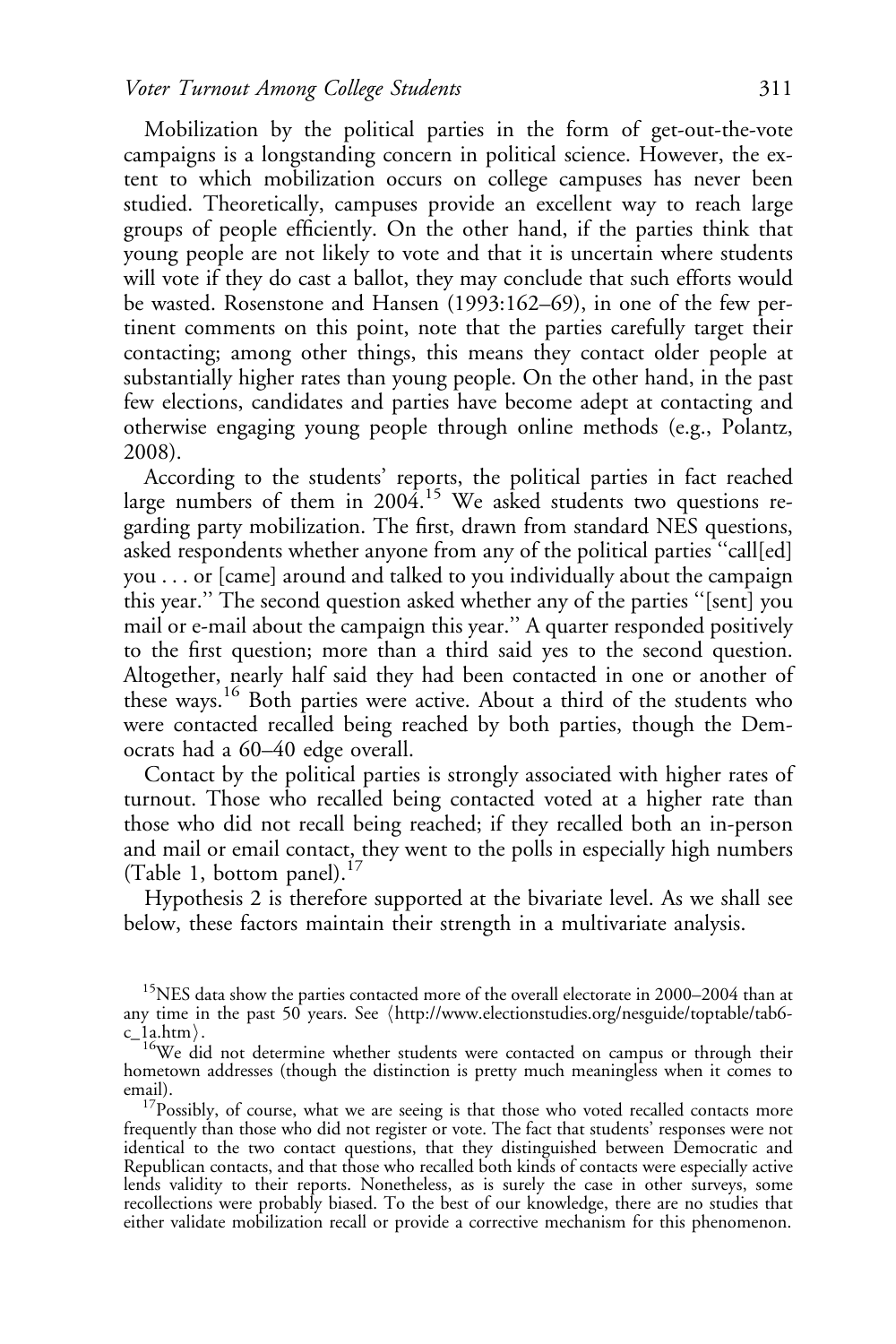#### College-Specific Factors: New Considerations

A large majority of the students (71 percent) who were registered did so in their hometowns. Among registrants who attended college in a different town or city, 67 percent registered in their hometowns. For a fairly large number of students, then, voting required more than a minimal effort: they had to vote by absentee ballot or make some, possibly substantials effort to get to their polling places on Election Day (or before, in those places where there was early voting). Not surprisingly, proximity to home made a difference in whether a student voted. Eighty-five percent of those living within 30 minutes of their home claimed to have voted, compared to 78 percent of those who were one-half to two hours away and 75 percent of those who were more than two hours away.<sup>18</sup>

The results for our measure of student mobility are somewhat less certain. When examined at the bivariate level, students who transferred between colleges voted as frequently as those who attended only one college. As we shall see, however, there is suggestive evidence from the multivariate setting that transferring between colleges makes a significant difference.

Consistent with beliefs that science, math, and engineering majors would be less interested in politics, we found the lowest turnout rates among this group (73 percent). Somewhat surprisingly, turnout among social science students was not significantly higher (76 percent), brought down by very low turnout among psychology majors (65 percent,  $N = 54$ ).<sup>19</sup>

Distance from home and transferring to another college can be thought of as costs; however, the traditional measure of the costs of voting in the United States is derived from the system of voter registration. Except for those in North Dakota, the only state that does not require registration, those seeking to vote must register by the date specified in state law. Despite the ambiguities in the laws with respect to where college students can or should register (O'Loughlin and Unangst, 2006), the variation in the interpretation and implementation of the various laws (Niemi, Hanmer, and Jackson, 2009), and the usual issue of meeting the registration deadline, the evidence suggests that college students did not find registering to vote especially problematic. When we asked about registration status, allowing respondents to report that ''I tried to register but was unable to,'' less than 4 percent latched onto that answer choice. While proponents of easier registration might reasonably argue for improvement, we also found that

 $18P$ acheco and Plutzer (2007) report that students who enrolled in a community college after high school voted at higher rates than students who immediately enrolled in a four-year school. It is likely that this surprising result is a function of distance from home.

<sup>&</sup>lt;sup>19</sup>Social science majors are a diverse group that includes political scientists and economists, who are likely to be interested in politics but also aware of rational choice theory, and psychology majors, some of whom might take courses oriented more toward the natural sciences. We recognize that our results with respect to college major are less theory driven than other findings, but given the need for future research we believe the results are informative.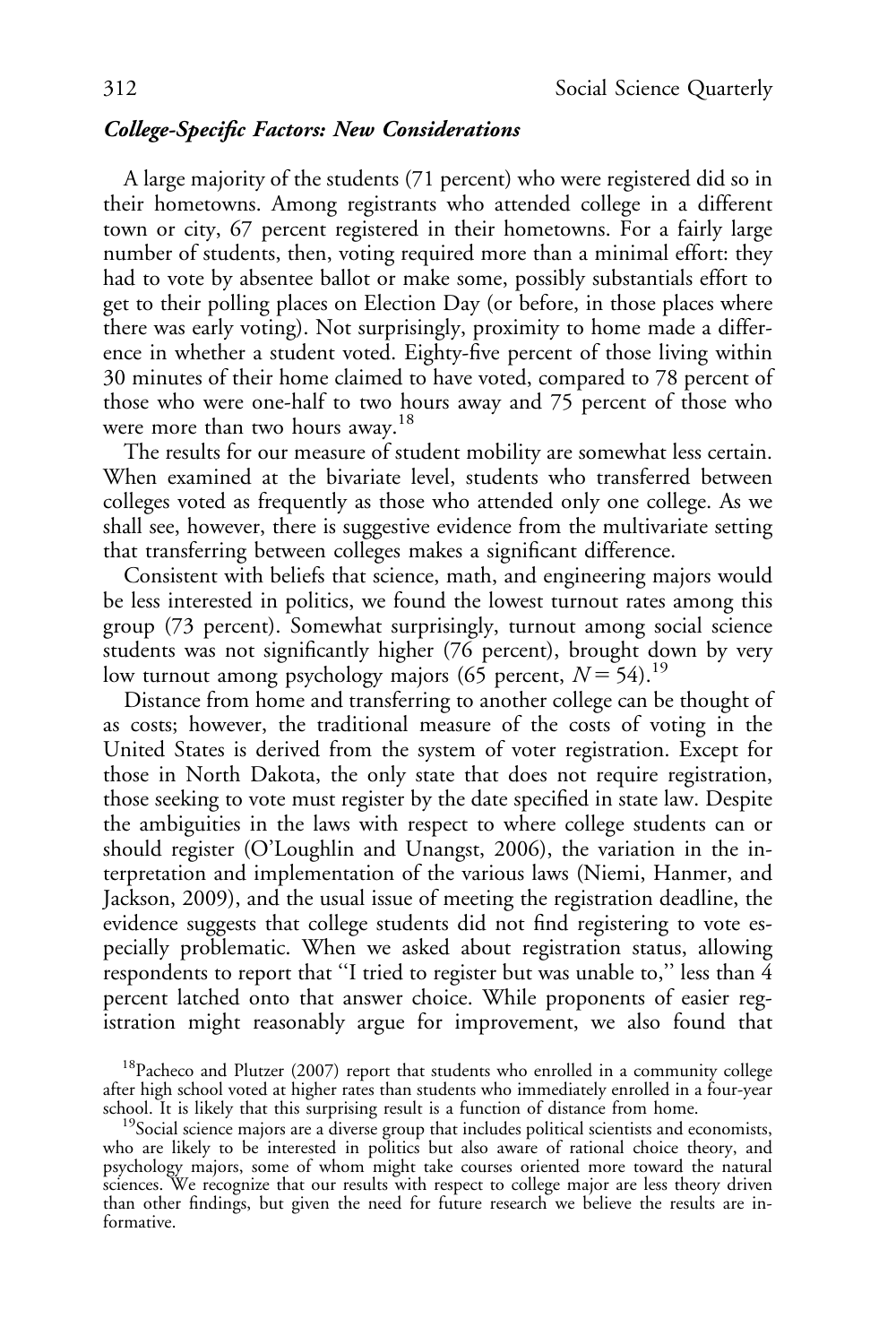among those who were not registered or who were registered in their hometowns but went to school elsewhere, more than three-quarters said that if given a choice, they would prefer their hometown. Thus, the idea that barriers were in place keeping large numbers of college students from registering in their college towns misconstrues what students want and misrepresents the experience they report.<sup>20</sup>

When we examine the closing date for registration, the traditional measure of registration costs, we find that this hurdle was one that students were able to clear. To account for the ability of some students to register at home or at college, we measured closing date as the lesser of the home-state and college-state closing dates. In a bivariate logistic regression, the effect of closing date on turnout cannot be distinguished from zero. This result holds when using alternative specifications (college-state or home-state closing date) on the entire sample as well as the subsample of students who went to college out of state. Interestingly, turnout was not especially high for those whose home or college states allowed Election Day registration.

Did students in so-called battleground states vote more frequently than those in states that were strategically less important in the 2004 campaign? Yes (see results below). But for college students, this kind of question has an additional ramification. That is, students who go to an out-of-state school have the unique opportunity of deciding in which of two states they might register. The question thus arises: Do students who come from a noncompetitive state but attend school in a battleground state choose to register at college? And if the situation is reversed, do students register at home? Journalistic accounts suggest that they do (Schworm, 2004; Gray and Seymour,  $2004$ ), but we sought more definitive evidence in our survey.<sup>21</sup>

Anticipating possible strategic behavior, we followed up our basic registration question by asking students where they were registered and whether they recently changed the location of their registration. A simple cross-tab with these responses yields evidence of strategic registrations (Table 2). The first row of Table 2 serves as a baseline. For these students, strategic reg-

<sup>&</sup>lt;sup>20</sup>Nevertheless, whether students should be allowed to register in their college towns and whether some are prevented from doing so or strongly encouraged not to do so remain important questions. More frequent registration of college students on their campuses might have symbiotic effects that heighten overall turnout. Our point here is simply that the numbers of students who are discouraged from voting by structural factors is probably not

very great. 21Registration itself—which often takes place well before the presidential race heats up—is not affected by whether a student lives in a battleground state. In any event, the question here is where, not whether, students are registered. Battleground states are those that were defined as such by the Harvard Institute of Politics prior to the election. Using expectations rather than results from the election to define which states would be battleground states is appropriate given that our interest is in capturing the information environment in which students actually made their choices. Although our concern is with the extent to which behavior was strategic, we recognize that such behavior might arise from the initiative of the students or through the forces of mobilization. Sorting out the catalyst is beyond the scope of this article.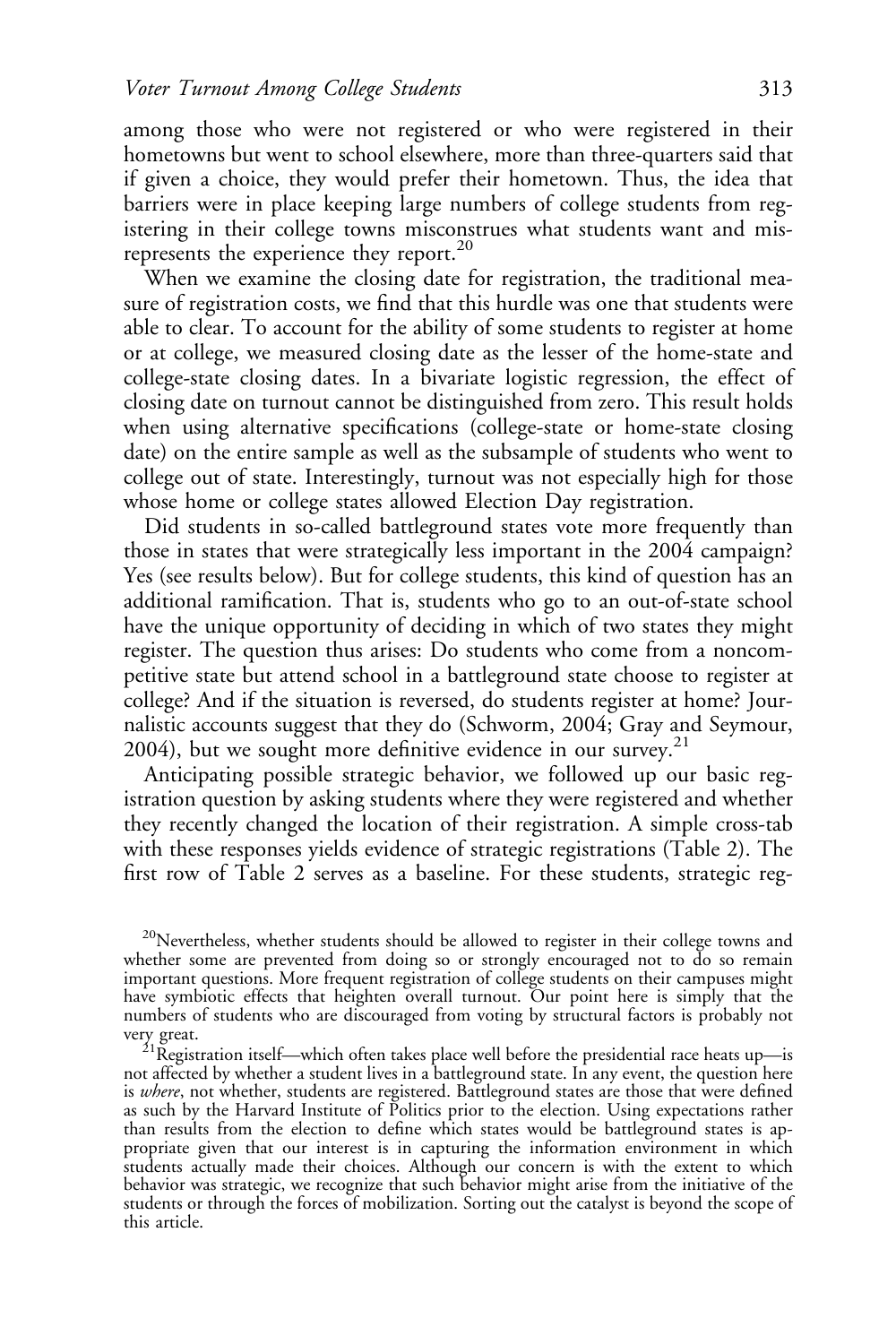| Strategic Registration Possible? <sup>a</sup>                                                                                                                                                                                                                                          | Is Registered in<br>Hometown | Vas Registered in<br>Hometown, Now<br>Registered at<br>School | the First Time) at<br>Is Registered (for<br>School | Vas Registered at<br>Registered in<br>School, Now<br>Hometown | Total (M)                 |
|----------------------------------------------------------------------------------------------------------------------------------------------------------------------------------------------------------------------------------------------------------------------------------------|------------------------------|---------------------------------------------------------------|----------------------------------------------------|---------------------------------------------------------------|---------------------------|
| do <sup>b</sup><br>Yes                                                                                                                                                                                                                                                                 | 65.4                         | 16.2                                                          | 15.5                                               | O.<br>N                                                       | 100.0% (853)              |
| College state (only) is battleground<br>Home state (only) is battleground                                                                                                                                                                                                              | 81.5<br>38.5                 | 15.8<br>28.8                                                  | 0.0<br>30.8                                        | 0.i                                                           | 99.8% (38)<br>100.0% (52) |
| Combines three categories: (1) home and college town are in the same state; (2) home and college town are in different states but neither was a battleground<br>state; (3) same as (2) but both were battleground states.<br>in the presidential election.<br>With respect to the vote |                              |                                                               |                                                    |                                                               |                           |

Strategic Choices of Where to Register Among College Students TABLE 2

Strategic Choices of Where to Register Among College Students

# 314 Social Science Quarterly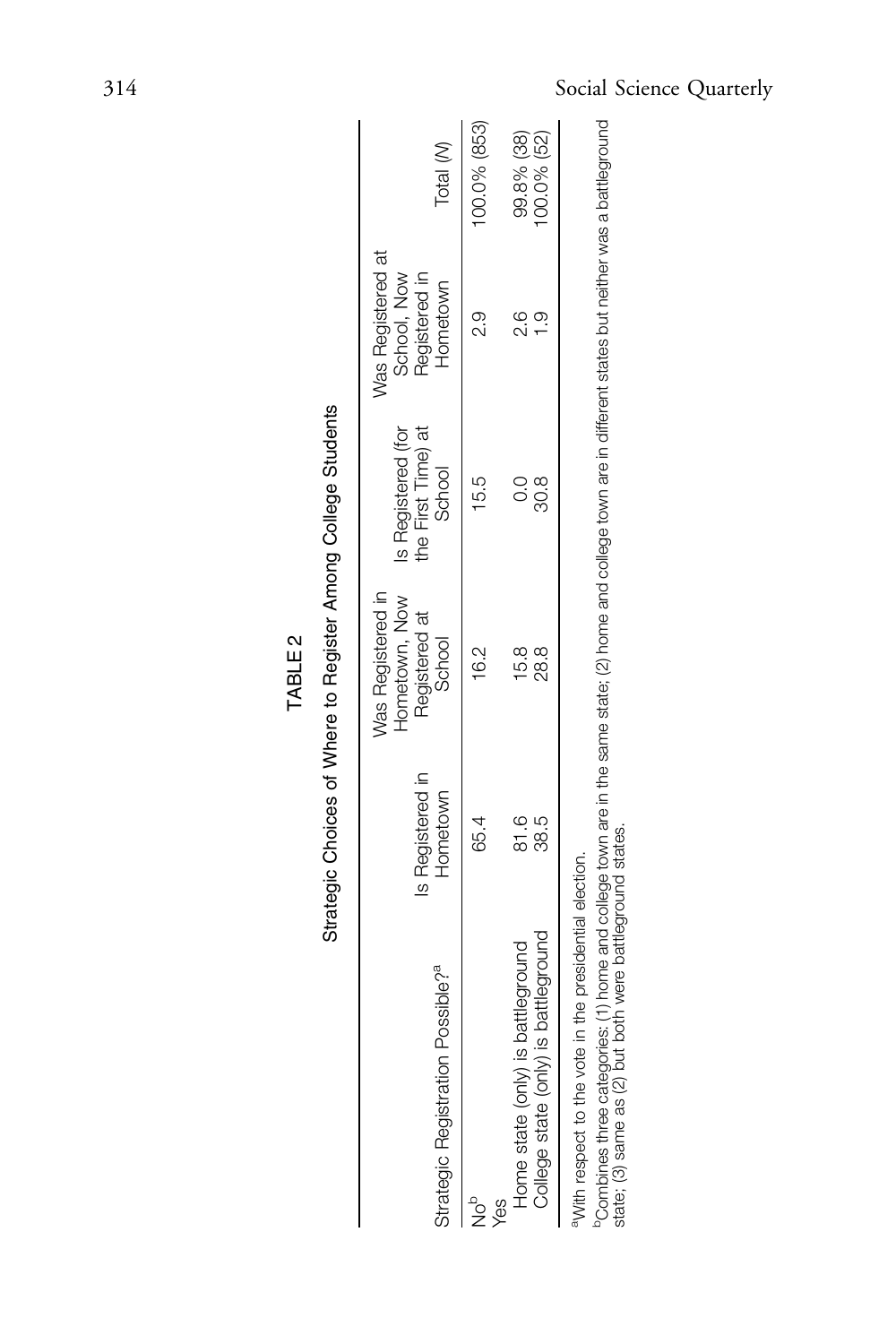istration was not possible; that is, their home and college were in the same state, or their home state and college state were different, but neither or both were presidential battleground states. Students in the other two categories had a strategic choice (assuming they were not prevented from registering in their college town). The impact of these varying opportunities on their choice of where to register is evident. When only their home state was competitive, a higher percentage registered in their home state, and not one of these 38 students registered for the first time at school. When only their college state was competitive, many fewer remained registered in their home state, and nearly twice as many switched their registration to their college town or registered for the first time at school.<sup>22</sup> Practically speaking, the impact of this strategic behavior was not large, as only a small number of students had such a tactical choice. But the evidence that they took advantage of this opportunity is clear.

# Putting it All Together: A Multivariate Model of Turnout Among College Students

We have reviewed a number of characteristics—traditional and new—that are related to higher and lower levels of turnout, at least at the bivariate level. What remains is to put many of these factors together into a single model of turnout.<sup>23</sup> We choose variables to represent the types of explanations given above. We begin with traditional demographic characteristics, but we retain only gender, as the others proved to be questionable theoretically and, as expected, unrelated empirically (results available upon request). From the set of factors tapping psychological engagement, we use two variables: frequency of political discussions and strength of partisanship.24 Reflecting the mobilization factor, we add a single variable indicating whether and how students were contacted by a political party.<sup>25</sup> We also add factors relevant specifically to college students: the distance from their college town to their home; a dummy variable for transfer students; a dummy variable for students majoring in science, math, or engineering; and to capture strategic behavior, a variable indicating whether the student's home state, college

 $22$ Using a multiple comparison test, the difference between no strategic choice and home state only is not statistically significant, but the other two comparisons (home vs. college state only and no choice vs. college state only) are each significant at  $p = 0.000$ , all using the Bonferonni adjustment.

<sup>23</sup>Given the similarity of registration and turnout among college students, we focus on turnout. This, plus the well-known problems with finding good identification restrictions and the sensitivity of such models to core assumptions, makes a selection model in the vein of Timpone (1998) problematic (Achen, 2008).

 $124$ Using frequency of following the campaign in place of political discussions yields nearly identical results.

<sup>25</sup>Both mail and in-person contacts, when entered individually, show an effect, though less than when the two are combined.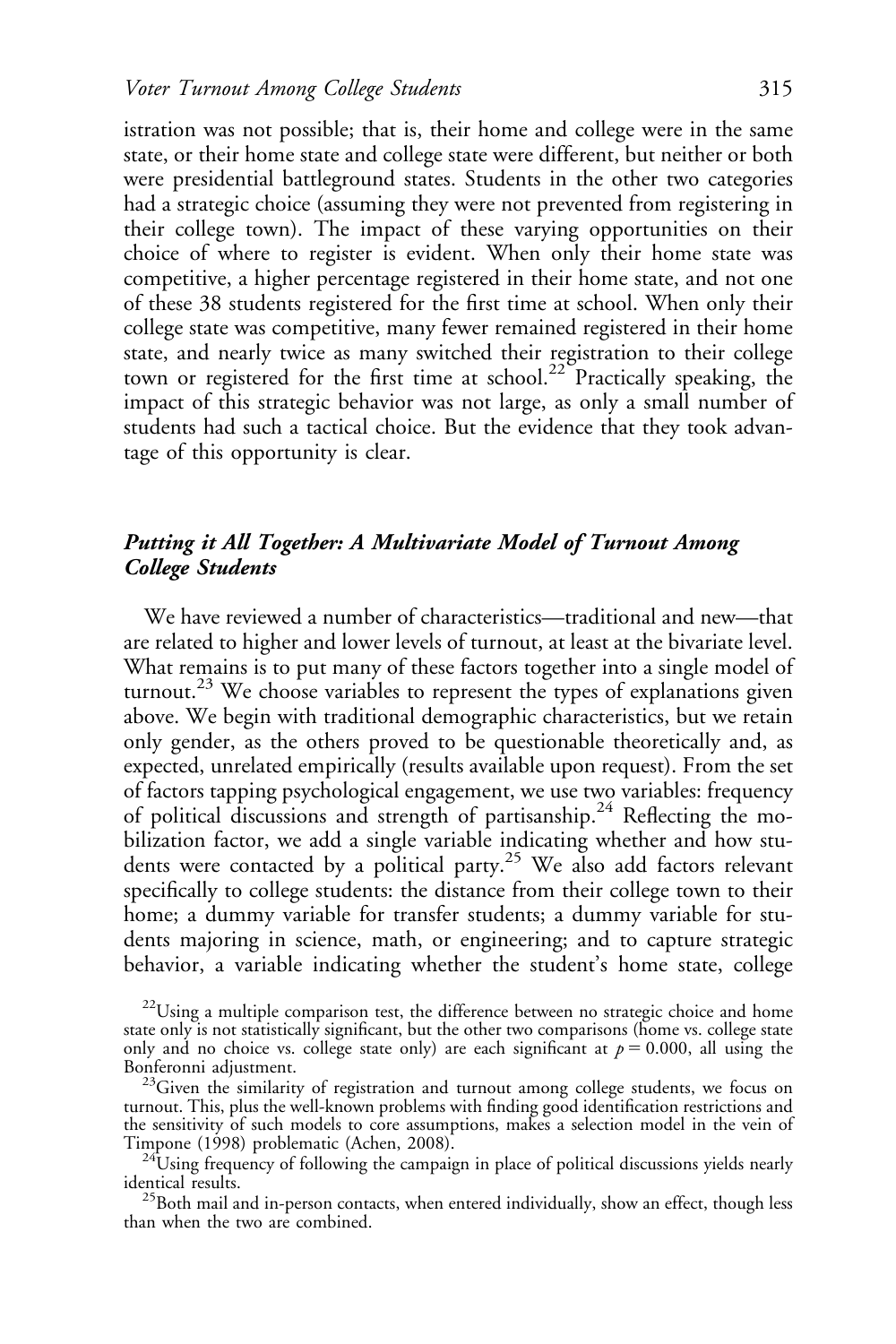state, or both were battleground states. We account for structural costs of voting common to students and nonstudents alike by including a variable for registration closing date, though measured to account for the strategic choice some students have. We estimate two models; in the second model, we include a variable indicating whether the student reported voting previously.26

As the dependent variable for turnout is dichotomous, we use logistic regression (see Table 3). All coefficients but that for closing date and transfer status (in Model 1 of Table 3) are statistically significant at conventional levels, most at the 0.05 level or below. More importantly, as evidenced by the column showing the predicted effects, each of these statistically significant variables has a substantively significant effect on the probability of voting.

Our voting model is quite obviously nontraditional. The usual demographic factors were of no relevance apart from gender, where, holding all other variables constant, women were predicted to have turnout rates about 9 percentage points higher than men. Hypothesis 1 thus receives strong support. When the traditional demographics are included, there is little change in the coefficients on the other variables. Based on the theoretical expectations discussed above, the variables we leave out of Table 3 include youth characteristics along with parents' household income and a traditional mobility question, proxies for parental engagement.<sup>27</sup> The evidence shows clearly that neither individual nor parental demographics are good predictors of turnout among college students. Note also that if year in school (freshman, sophomore, etc.) is included instead of age or along with age, year in school and all the other demographic variables, except gender, are statistically insignificant. Moreover, the other results barely change.

Unlike demographics, psychological engagement was important. Political party mobilization was surprisingly important as well, both in its frequency (shown above) and its potential impact; being contacted by one method (in person or mail) is predicted to boost turnout by about 10 percentage points and being contacted both in person and by mail is predicted to raise turnout by a total of over 15 percentage points.<sup>28</sup> Hypothesis 2 thus receives strong support as well.

 $26$ Since the same variables are likely to have been determinants of students' initial turnout, this model yields conservative estimates of their effect, a point supported by increases in most

<sup>27</sup>We do not have a direct measure of parental engagement or education but believe these to be reasonable proxies. Although one might worry that students with more highly educated parents travel further to college, thus obscuring the effect of distance, we do not view this as problematic; the effect of distance barely changes once we control for parental income, and a

 $^{28}$ It is well known that those who are contacted are already more likely to vote. This casts some doubt on the effect of mobilization estimated from nonexperimental studies. The inclusion of having previously voted in the model, a strong predictor of being mobilized, helps alleviate this concern (see Goldstein and Rideout, 2002). As can be seen from Table 3, the effect of mobilization changes very little when a control for having previously voted is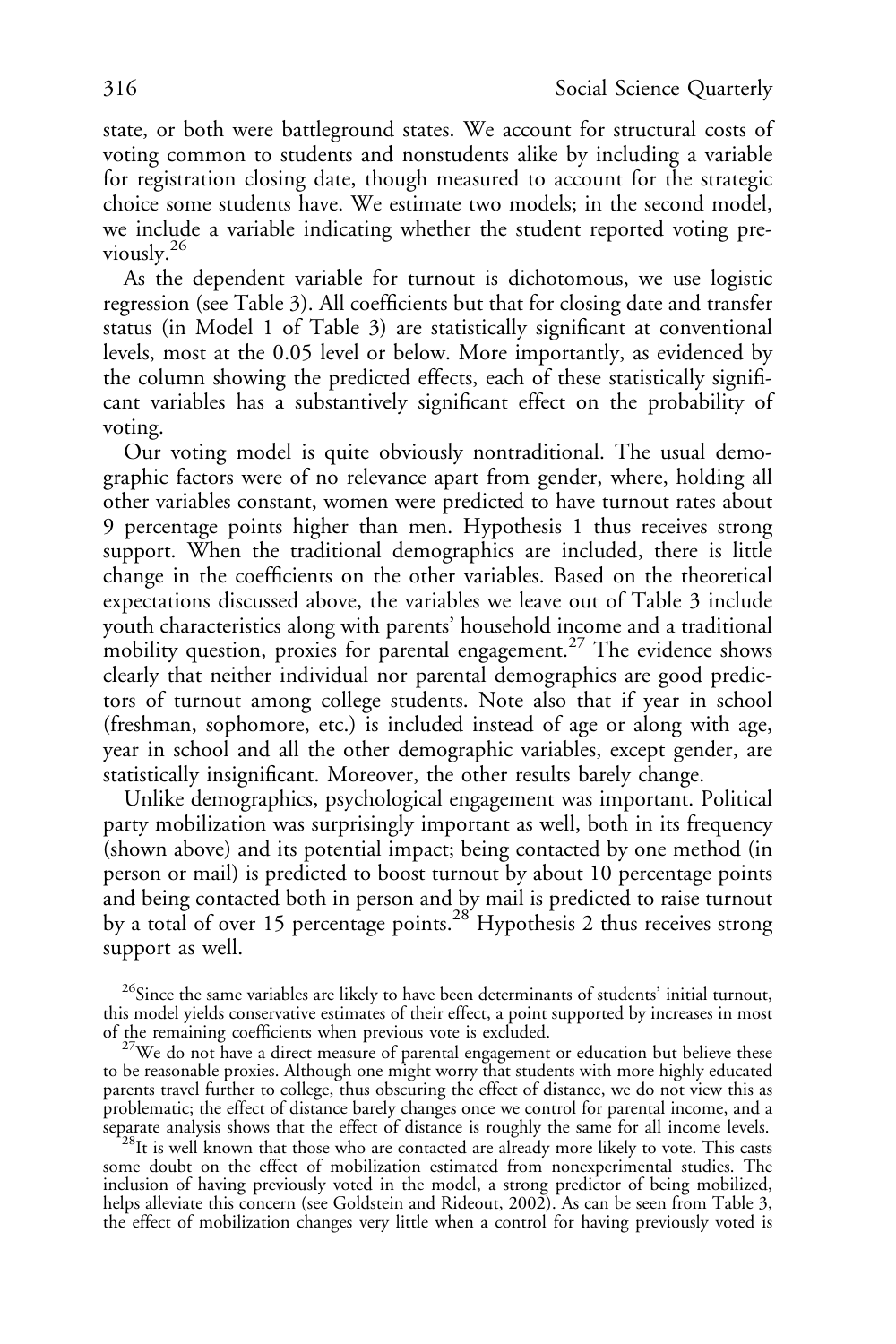|                                                                                                                                                                                                                                                                                                                                                                                                                                                                        |                                       | Model                |                         |                                                                                                                                                                                                                                                                                             |                               |                        | Model 2                 |                         |
|------------------------------------------------------------------------------------------------------------------------------------------------------------------------------------------------------------------------------------------------------------------------------------------------------------------------------------------------------------------------------------------------------------------------------------------------------------------------|---------------------------------------|----------------------|-------------------------|---------------------------------------------------------------------------------------------------------------------------------------------------------------------------------------------------------------------------------------------------------------------------------------------|-------------------------------|------------------------|-------------------------|-------------------------|
|                                                                                                                                                                                                                                                                                                                                                                                                                                                                        | Δ                                     | 9S                   | Q                       | Predicted<br>Effect (%)                                                                                                                                                                                                                                                                     | Q                             | 96                     | Q                       | Predicted<br>Effect (%) |
| <b>Demographics</b><br>Female                                                                                                                                                                                                                                                                                                                                                                                                                                          | 0.550                                 | 0.15                 | 0.000                   | 9.3                                                                                                                                                                                                                                                                                         | 0.543                         | 0.15                   | 0.000                   | $\overline{5}$          |
| Frequency of discussing politics<br>Strength of partisanship<br>ment<br>Psychological Engager<br>Strength of partisanshi                                                                                                                                                                                                                                                                                                                                               | 0.246<br>0.494                        | 0.08<br>0.07         | 0.000                   | 3<br>3<br>3<br>4<br>3                                                                                                                                                                                                                                                                       | 0.198<br>0.493                | 0.08<br>0.07           | 0.003                   | 01 10<br>01 10          |
| In person and/or mail contacts<br>Party Mobilization                                                                                                                                                                                                                                                                                                                                                                                                                   | 0.648                                 | 0.12                 | 0.000                   | $\frac{0}{11}$                                                                                                                                                                                                                                                                              | 0.591                         | 0.13                   | 0.000                   | 9.9                     |
| Distance from hometown<br>ဖ္ပ<br>College-Specific Factor<br>Transfer student                                                                                                                                                                                                                                                                                                                                                                                           | 0.130<br>L                            | 0.05                 |                         |                                                                                                                                                                                                                                                                                             | $-0.120$                      | 0.06                   | 0.030                   |                         |
| Major (science, math, eng.)<br>Home or college state a<br>battleground in 2004                                                                                                                                                                                                                                                                                                                                                                                         | 0.256<br>0.305<br>$\overline{1}$<br>I | 0.20<br>0.16<br>0.16 | 00000<br>00000<br>00000 | $\begin{array}{c} 24.7 & 0.00 \\ 0.00 & 0.00 \\ 0.00 & 0.00 \\ 0.00 & 0.00 \\ 0.00 & 0.00 \\ 0.00 & 0.00 \\ 0.00 & 0.00 \\ 0.00 & 0.00 \\ 0.00 & 0.00 \\ 0.00 & 0.00 \\ 0.00 & 0.00 \\ 0.00 & 0.00 \\ 0.00 & 0.00 \\ 0.00 & 0.00 \\ 0.00 & 0.00 \\ 0.00 & 0.00 \\ 0.00 & 0.00 \\ 0.00 & 0.$ | $-0.423$<br>$-0.289$<br>0.289 | $0.17$<br>0.17<br>0.16 | 0.041<br>0.082<br>0.071 | L                       |
| Latest registration closing<br>Structural Costs                                                                                                                                                                                                                                                                                                                                                                                                                        | $-0.008$                              | 0.01                 | 0.330                   | ო<br>T                                                                                                                                                                                                                                                                                      | $-0.007$                      | 0.01                   | 0.358                   | $\frac{2}{1}$           |
| date (home or college state)<br><b>Prior voting</b><br>Student previously voted<br>Constant                                                                                                                                                                                                                                                                                                                                                                            | $-1.108$<br>1163                      | 0.43                 | 0.010                   |                                                                                                                                                                                                                                                                                             | 0.942<br>$-1.171$<br>1160     | 0.13                   | 0.000<br>0.007          | 13.3                    |
| Log likelihood                                                                                                                                                                                                                                                                                                                                                                                                                                                         | $-545.1$                              |                      |                         |                                                                                                                                                                                                                                                                                             | $-530.7$                      |                        |                         |                         |
| Nore: The predicted effects are calculated as follows: for dummy variables the effect is calculated as the difference in the predicted probability when setting the<br>value to 0 and then 1, holding all other variables at thei<br>in the direction that would increase turnout (all values rounded to nearest observable value), holding all other variables at their actual values (effect is shown as<br>positive, as the shift was in the direction that would i |                                       |                      |                         |                                                                                                                                                                                                                                                                                             |                               |                        |                         |                         |

TABLE 3

Voter Turnout Among College Students 317

deviation =

10.19) results in a predicted increase in turnout of just over 1 percentage point.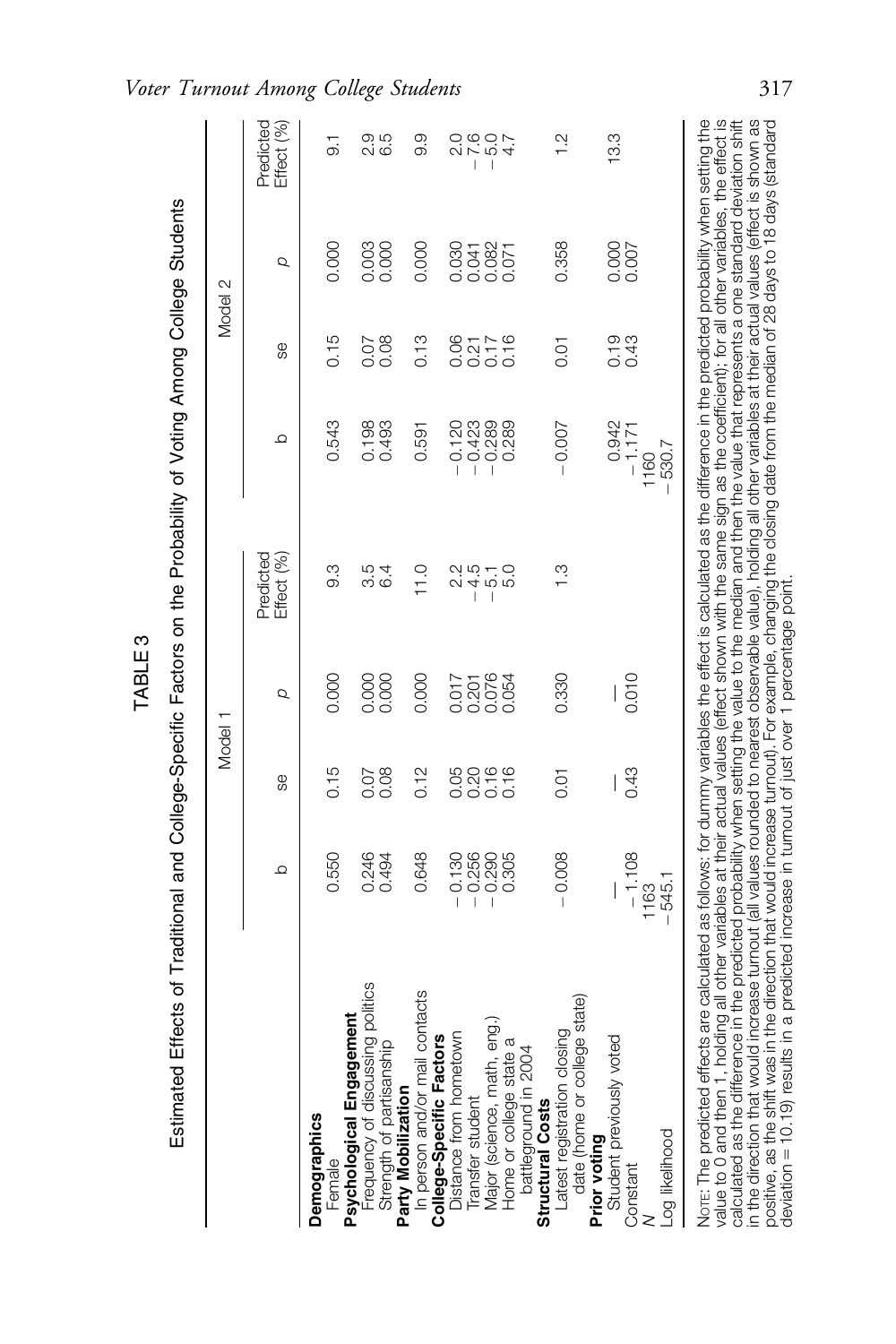Even more telling, however, was the addition to the model of factors relevant specifically to college students. The distance between a student's college town and hometown contributed significantly to the frequency of voting. Mobility in the form of transferring between colleges also made a substantial difference in the probability of voting. Though we are less certain of what exactly is at work with the variable representing student majors, it is also clear that students in some fields voted less frequently than others. Finally, our estimates suggest that going to school and/or living in a battleground state increased turnout by roughly 5 percentage points. Only the closing date for registration, our measure of structural costs tailored to college students' ability to choose registration locations, was substantively small in both models and statistically could not be distinguished from zero.<sup>29</sup> Overall, Hypothesis  $3$  is strongly supported. Student-specific factors make a substantial difference in the likelihood that college students will vote—even after taking account of factors more traditionally included in turnout models.

As a concluding note, we observe in Model 2 of Table 3 that there is a large effect (13 percentage points) associated with having previously voted. This is consistent with recent work demonstrating that voting is habitual (Plutzer, 2002; Green and Shachar, 2000).<sup>30</sup>

# Conclusion

We began this project because we anticipated that college students are different from the rest of the electorate in a number of respects and, thus, to study their behavior, new data and a new approach were needed. They are mostly young, which suggests that their turnout should be low. But they are

included. The result is also robust to other model specifications. The literature has yet to develop models seeking to account for an endogenous relationship between mobilization and participation. Our attempts to do so proved unfruitful as the models either failed to converge or showed an extreme sensitivity to model specification. As Goldstein and Rideout (2002) explain, that experimental work confirms the importance of mobilization (see, e.g., Green and Gerber, 2004) suggests that mobilization be included in models of turnout; however, we agree with their recommendations to include a variable for having previously voted and to put more stock in the direction of the effect (positive) than in the magnitude of the effect. Note also that the effect of mobilization is strong and statistically significant regardless of whether students live on or off campus.

<sup>&</sup>lt;sup>29</sup>Our measures of closing date vary considerably, showing patterns similar to what one finds when adding this information to the CPS.

 $30$ This result holds when age is controlled for; thus, this variable is not simply picking up the effect of age or the larger number of opportunities to vote among older students. The coefficient on transfer status is substantially closer to 0 in Model 1 of Table 3 as the transfer coefficient soaks up the influence of having previously voted; while turnout among those who previously voted is nearly identical for transfers and nontransfers, among those who had not previously voted, turnout among transfers was substantially lower than turnout for nontransfers. Note also that the results presented in Table 3 are not sensitive to accounting for clustering with respect to state or college.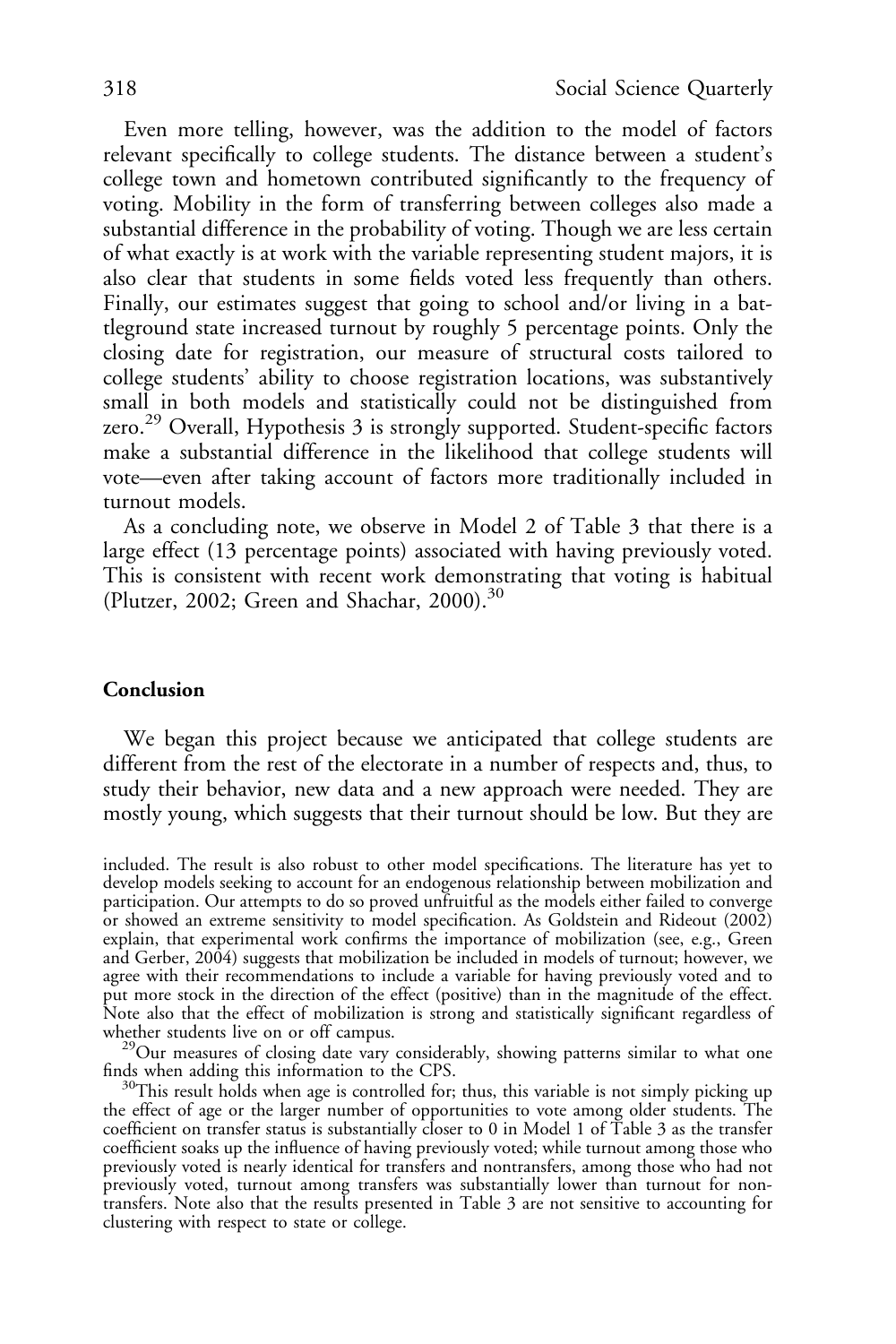becoming highly educated, which suggests the opposite. They are in some ways highly mobile, yet they often register at a place where they have lived for years. There is some ambiguity about where they can and should register, and inherent in this is an opportunity for some to choose their place of registration strategically. They are at a time in their lives and are living in institutions that make political party mobilization both more and less inviting.

The results reflect these differences from traditional turnout models. The usual demographic factors were of little relevance. Only gender was important, with college women voting at a higher rate than college men. Motivational factors and mobilization, in contrast, operated in the same way as with other adults. Students interested in politics, and those with strong partisan feelings, registered and voted in greater numbers. Those who were contacted by the parties—a surprisingly large proportion—voted more often. Additionally, college-specific factors were at work. Particularly important was how far a student lived from home; those who lived closest were most likely to get to the polls. Transferring between colleges suppressed turnout, and students majoring in math, science, and engineering voted less often. One additional variable affected where students registered, as well as whether they voted. Those who found themselves able to register in a battleground state by strategically picking their hometown or their college town tended to do so.

In one respect, at least, this examination of college students provides a sunny picture of both the present and future. Despite their age and in the face of a variety of costs, students turned out at a relatively high rate (though not so high as reported, of course). But, turnout did vary across individuals and contexts. Although one can easily craft normative arguments in favor of making voting easier for college students, our results are consistent with recent work showing that reducing further the costs of voting is not likely to have much effect on turnout (Hanmer, 2009; Ansolabehere and Konisky, 2006; Brown and Wedeking, 2006; Highton, 2004).

We have made progress toward understanding the political behavior of an important and growing segment of the electorate and our study opens up a new avenue of research on young voters and why they vote (or fail to vote). With respect to college students, questions related to location are perhaps at the top of the list. Why do some students decide to register in their hometowns, while others seek to register in their college towns? How widespread a factor is strategic registration? Also, do colleges themselves play a role in encouraging, or subtly discouraging, students from voting? What about mobilization? What explains which students were contacted? How well do the parties mobilize students? Do they mobilize those who vote absentee as well as on campus? Do they mobilize not only their supporters, but those who support the opposition as well? How does involvement in various social networks influence attitudes and behavior? And then, what do our findings suggest for noncollege youth and for students in community colleges and those who attend part-time?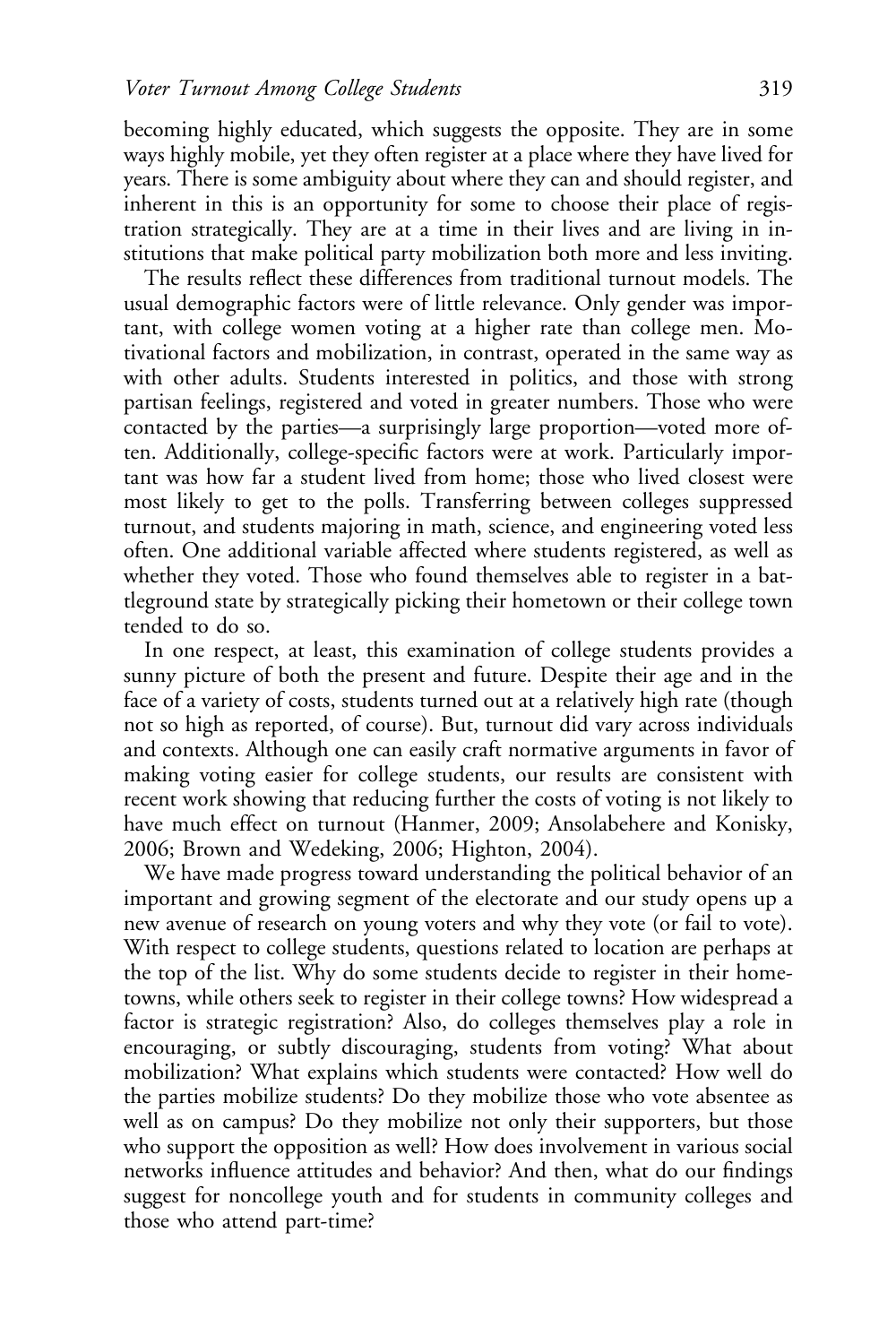Political scientists have given little thought to whether theories of turnout that apply to all adults are suited to those in their first few years of adulthood, or to the applicability of the measures employed in studies of turnout. In these senses, our study represents only a beginning. Its larger contribution, perhaps, lies in suggesting new approaches to the study of young people and how and when they become part of the voting public. For example, social network analysis might be used to understand better the behavior and attitudes of students and nonstudents alike; and given the place of colleges as socializing institutions, it might turn out that college students represent an excellent population on which to test a broad range of social hypotheses. Some of our ideas might also be applicable to other populations (e.g., members of the military). As a first step, we hope that the growing number of surveys of young people incorporate a sufficient number of college students and ask questions specific to their circumstances.

#### Appendix: Sampling Details and Variable Coding

Phone numbers were categorized as school, commuter, or home numbers. Those listed as school numbers were drawn from 2003–2004 directories; selecting only from current-year directories would have limited coverage because not all published directories are available early in the school year. At the same time, commuter and home numbers were only available from 2004–2005 directories, so it was necessary to sample from these files in order to reach students who lived outside of school housing. Survey Sampling was unable to provide information about coverage of published directories. However, we do not believe that the factors that influence turnout differ based on whether the school decides to publish its directory or not.

We imposed controls, based on data from the National Center for Education Statistics (2002:Table 181), for the proportion of completed interviews for freshmen (32 percent), sophomores (22 percent), juniors (22 percent), seniors (20 percent), and fifth-year students (4 percent) (each  $\pm$  2 percent). We excluded students who were less than 18, as they are legally minors and would require parental permission. A few 25 year-olds were erroneously interviewed.

# Variable Coding

Dependent Variable. (0) did not vote, (1) voted

Independent Variables

- Gender: (0) male, (1) female
- Discuss politics: (1) a few times a year or less, (2) about once a month, (3) a few times a month, (4) about once a week, (5) almost every day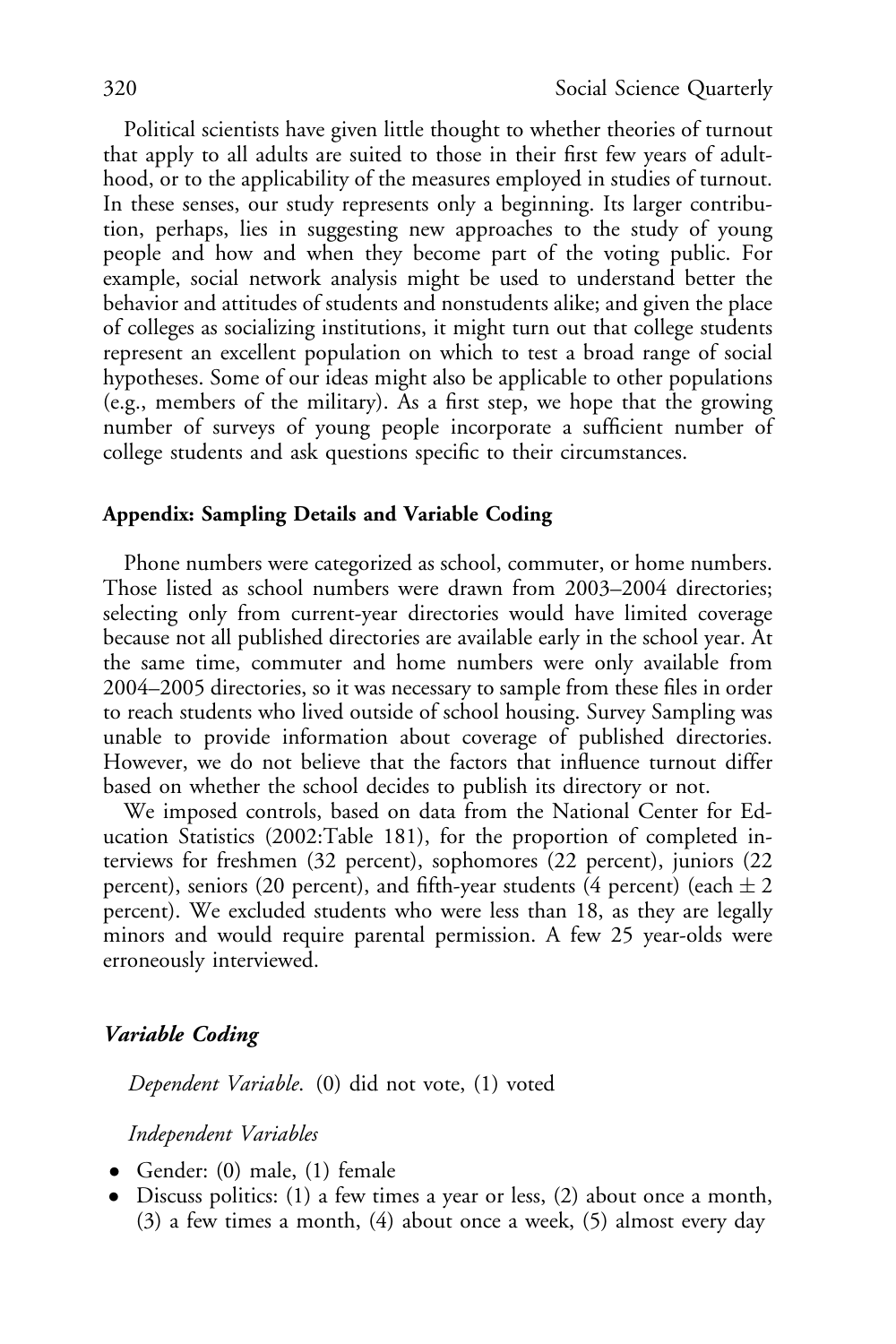- Strength of partisanship: (1) independent, (2) leaning partisan, (3) weak partisan, (4) strong partisan
- Contacted by a political party:  $(0)$  no,  $(1)$  in person or by mail,  $(2)$  both in person and by mail; mail includes regular mail and email
- Distance from hometown: (1) less than 30 minutes, (2) 30–60 minutes,  $(3)$  1–2 hours,  $(4)$  2–3 hours,  $(5)$  more than 3 hours
- Transfer: (0) student has not transferred colleges, (1) student has transferred colleges (median  $= 0$ )
- Major is science, mathematics, or engineering: (0) no, (1) yes
- Battleground state: (0) neither home nor college town was a battleground state, (1) home or college town or both were battleground states; battleground states were Arkansas, Arizona, Florida, Iowa, Maine, Minnesota, Missouri, New Hampshire, New Mexico, Nevada, Ohio, Oregon, Pennsylvania, Tennessee, Washington, West Virginia, and Wisconsin
- Closing date: number of days before the election that registration ends, set to the lesser of the college- and home-town closing dates
- Voted previously: (0) no, (1) yes
- Age: in years,  $18-24$
- $\bullet$  Black: (0) no, (1) yes
- Employment: hours per week worked
- Mobility (time lived in hometown): (1) less than a year, (2) 1–2 years, (3) 3–4 years, (4) 5 years or longer
- Parents' household income: (1) less than  $$50K, (2) $50K–$99.9K, (3)$ \$100K or over

#### **REFERENCES**

Achen, Christopher H. 2006. ''Expressive Bayesian Voters, Their Turnout Decisions, and Double Probit: Empirical Implications of a Theoretical Model.'' Paper presented at the Annual Meeting of the Society for Political Methodology. Davis, CA: UC-Davis.

———. 2008. ''Registration and Voting Under Rational Expectations: The Econometric Implications.'' Paper presented at the Annual Meeting of the Society for Political Methodology. Ann Arbor, MI: University of Michigan.

Ansolabehere, Stephen, and David M. Konisky. 2006. ''The Introduction of Voter Registration and its Effect on Turnout.'' Political Analysis 14:83–100.

Astin, Alexander W. 1993. "An Empirical Typology of College Students." Journal of College Student Development 34:36–46.

Belli, Robert F., Michael W. Traugott, Margaret Young, and Katherine A. McGonagle. 1999. ''Reducing Vote Over-Reporting in Surveys: Social Desirability, Memory Failure, and Source Monitoring." Public Opinion Quarterly 63:90-108.

Brown, Robert D., and Justin Wedeking. 2006. ''People Who Have Their Tickets But Do Not Use Them: 'Motor Voter,' Registration, and Turnout Revisited." American Politics Research 34:479–504.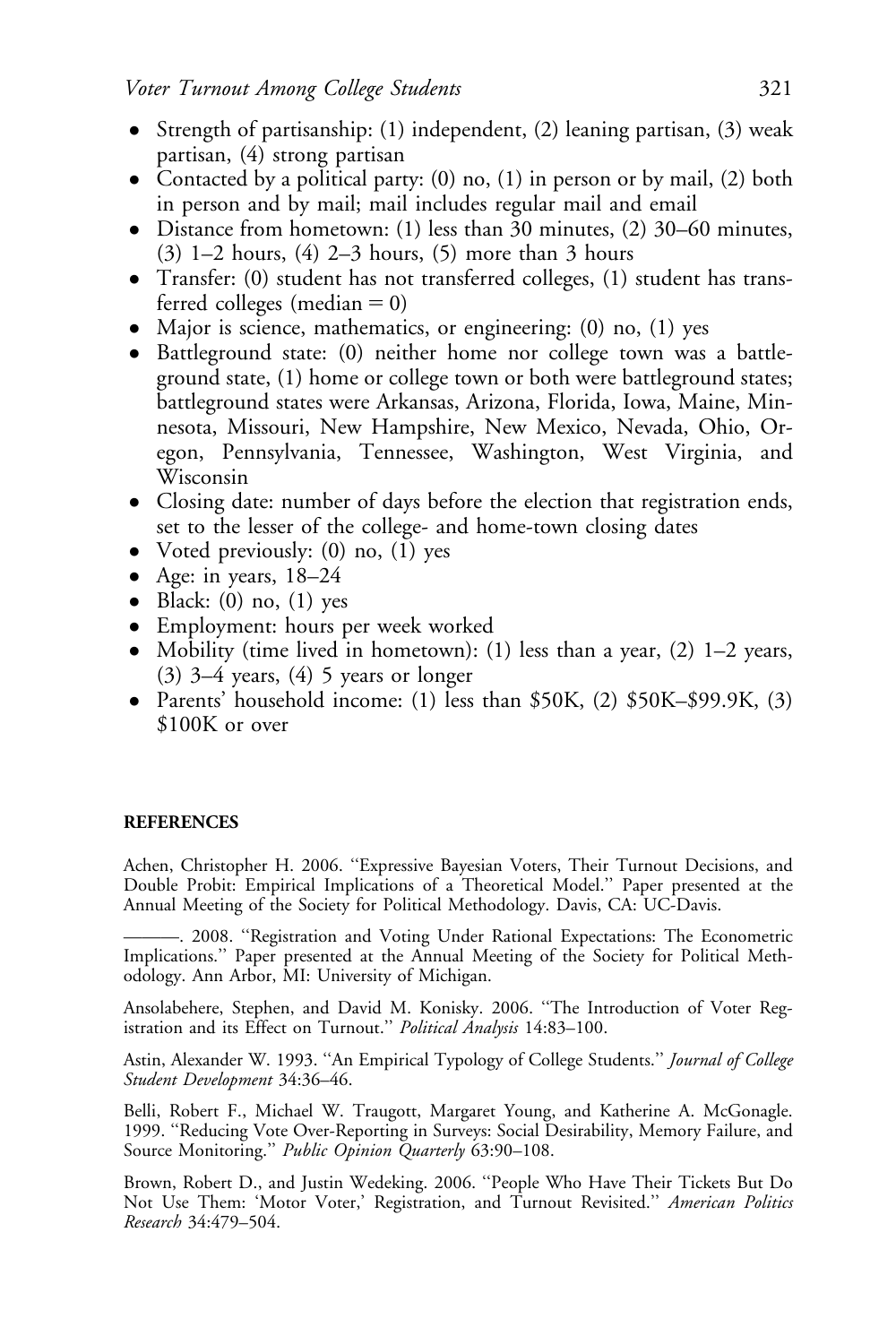The Civic Mission of the Schools. 2003. New York/College Park, MD: Carnegie Corporation of New York/Center for Information and Research on Civic Learning and Engagement.

Converse, Philip. 1971. ''Non-Voting Among Young Adults in the United States.'' In William Crotty, Donald M. Freeman, and Douglas, S. Gatlin, eds., Political Parties and Political Behavior, 2nd ed. Boston, MA: Allyn and Bacon.

Dalton, Russell J. 2007. The Good Citizen: How a Younger Generation is Reshaping American Politics. Washington, DC: CQ Press.

Dey, Eric L. 1997. ''Working with Low Survey Response Rates: The Efficacy of Weighting Adjustments.'' Research in High Education 38:215–27.

Downs, Anthony. 1957. An Economic Theory of Democracy. New York: Harper & Row.

Duff, Brian, Michael J. Hanmer, Won-ho Park, and Ismail K. White. 2007. ''Good Excuses: Understanding Who Votes with an Improved Turnout Question.'' Public Opinion Quarterly 71:67–90.

Feldman, Kenneth A., and Theodore M. Newcomb. 1969. The Impact of College on Students: Volume 1, An Analysis of Four Decades of Research. San Francisco, CA: Jossey-Bass.

Franklin, Mark N. 2006. ''You Want to Vote Where Everybody Knows Your Name: Targeting Young Adults in Need of Electoral Socialization.'' Paper presented at the Triennial Meeting of the International Political Science Association. Fukuoka, Japan.

Goldstein, Kenneth M., and Travis N. Rideout. 2002. ''The Politics of Participation: Mobilization and Turnout Over Time.'' Political Behavior 24:3–29.

Gray, Kathy Lynn, and Seth Seymour. 2004. ''Students Switching to Vote in Ohio: Some Say Their Decision Influenced by State's 'Battleground' Status." Columbus Dispatch News Section:1B.

Green, Donald P., and Alan S. Gerber. 2004. Get Out the Vote! How to Increase Voter Turnout. Washington, DC: Brookings.

Green, Donald P., and Ron Shachar. 2000. ''Habit Formation and Political Behaviour: Evidence of Consuetude in Voter Turnout." British Journal of Political Science 30:561–73.

Hanmer, Michael J. 2009. Discount Voting: Voter Registration Reforms and Their Effects. New York: Cambridge University Press.

Highton, Benjamin. 2004. "Voter Registration and Turnout in the United States." Perspectives on Politics 2:507–15.

Highton, Benjamin, and Raymond E. Wolfinger. 2001. ''The First Seven Years of the Political Life Cycle.'' American Journal of Political Science 45:202–09.

Hillygus, D. Sunshine. 2005. ''The Missing Link: Exploring the Relationship Between Higher Education and Political Engagement." Political Behavior 27:25–47.

Knox, William E., Paul Lindsay, and Mary N. Kolb. 1993. Does College Make a Difference? Long-Term Changes in Activities and Attitudes. Westport, CT: Greenwood.

Lopez, Mark Hugo, and Brent A. Elrod. 2005. College Attendance and Civic Engagement Among 18–25 Year Olds. College Park, MD: Center for Information and Research on Civic Learning and Engagement. Available at  $\langle \text{http://www.civicyouth.org/PopUps/FactSheets/}$  $\langle \text{http://www.civicyouth.org/PopUps/FactSheets/}$  $\langle \text{http://www.civicyouth.org/PopUps/FactSheets/}$  $FS_05_CollegeAttendance.pdf$ [.](http://www.civicyouth.org/PopUps/FactSheets/FS_05_CollegeAttendance.pdf)

Minnesota Daily. 2006. "Recent Surveys." Available at  $\hbox{\rm \{http://www.mndaily.com/survey/\}}$  $\hbox{\rm \{http://www.mndaily.com/survey/\}}$  $\hbox{\rm \{http://www.mndaily.com/survey/\}}$ [survey.php](http://www.mndaily.com/survey/survey.php) $\rangle$ [.](http://www.mndaily.com/survey/survey.php)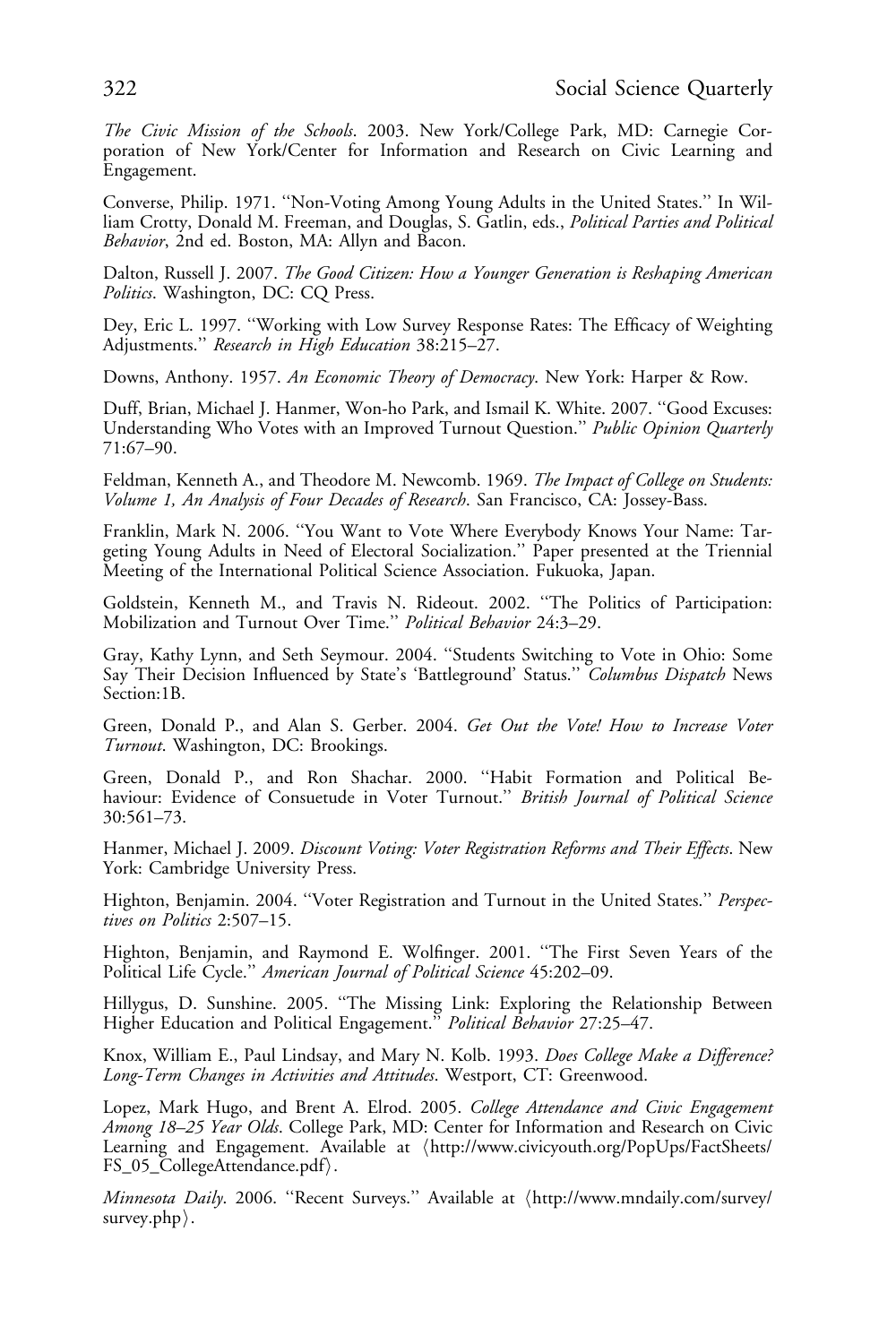National Center for Education Statistics. 2002. National Postsecondary Student Aid Study: 1999–2000. NCES 2002–153. National Center for Education Statistics, CD ROM, Restricted Use Data Set. Washington, DC: U.S. Department of Education.

Nickerson, David W. 2006. "Hunting the Elusive Young Voter." Journal of Political Marketing 5:47–69.

Niemi, Richard G., Michael J. Hanmer, and Thomas H. Jackson. 2009. ''Where Can College Students Vote? A Legal and Empirical Perspective.'' Election Law Journal 8:327–48.

O'Loughlin, Michael, and Corey Unangst. 2006. ''Democracy and College Student Voting,'' 3rd. ed. Unpublished paper. Institute for Public Affairs and Civic Engagement, Salisbury University.

Pacheco, Juliana Sandell, and Eric Plutzer. 2007. ''Stay in School, Don't Become a Parent: Teen Life Transitions and Cumulative Disadvantages for Voter Turnout.'' American Politics Research 35:32–56.

Plutzer, Eric. 2002. ''Becoming a Habitual Voter: Inertia, Resources, and Growth in Young Adulthood.'' American Political Science Review 96:41–56.

Polantz, Katelyn. 2008. ''Digital Campaigns Attract Young Voters.'' Pitt News April 21. Available at  $\langle$ <http://www.politico.com/news/stories/0408/9745.html> $\rangle$ [.](http://www.politico.com/news/stories/0408/9745.html)

Porter, Stephen R., and Michael E. Whitcomb. 2005. ''Non-Response in Student Surveys.'' Research in Higher Education 46:127–52.

Riker, William H., and Peter C. Ordeshook. 1968. ''A Theory of the Calculus of Voting.'' American Political Science Review 67:525–36.

Rosenstone, Steven J., and John Mark Hansen. 1993. Mobilization, Participation, and Democracy in America. New York: Macmillan.

Sax, Linda J. 2000. ''Citizenship Development and the American College Student.'' In Thomas Ehrlich, ed., Higher Education and Civic Responsibility. Phoenix, AZ: Oryx Press.

Schworm, Peter. 2004. ''On Campus, a Ballot Push: Students See Votes Wasted in Mass.'' Boston Globe Globe West Section:1.

Tenn, Steven. 2007. "The Effect of Education on Voter Turnout." *Political Analysis* 15:446– 64.

Timpone, Richard J. 1998. ''Structure, Behavior and Voter Turnout in the United States.'' American Political Science Review 92:145–58.

U.S. Census Bureau. 2006. ''Voting and Registration,'' Historical Time Series Tables, Table A-9[.](http://www.census.gov/population/www/socdemo/voting.html#hist) Available at  $\langle$ <http://www.census.gov/population/www/socdemo/voting.html#hist> $\rangle$ .

Wattenberg, Martin P. 2007. Is Voting for Young People? New York: Pearson Longman.

Weir, Blair T. 1975. "The Distortion of Voter Recall." American Journal of Political Science 19:53–62.

Wolfinger, Raymond E., and Steven J. Rosenstone. 1980. Who Votes? New Haven, CT: Yale University Press.

Zukin, Cliff, Scott Keeter, Molly Andolina, Krista Jenkins, and Michael X. Delli Carpini. 2006. A New Engagement? Political Participation, Civic Life, and the Changing American Citizen. New York: Oxford University Press.